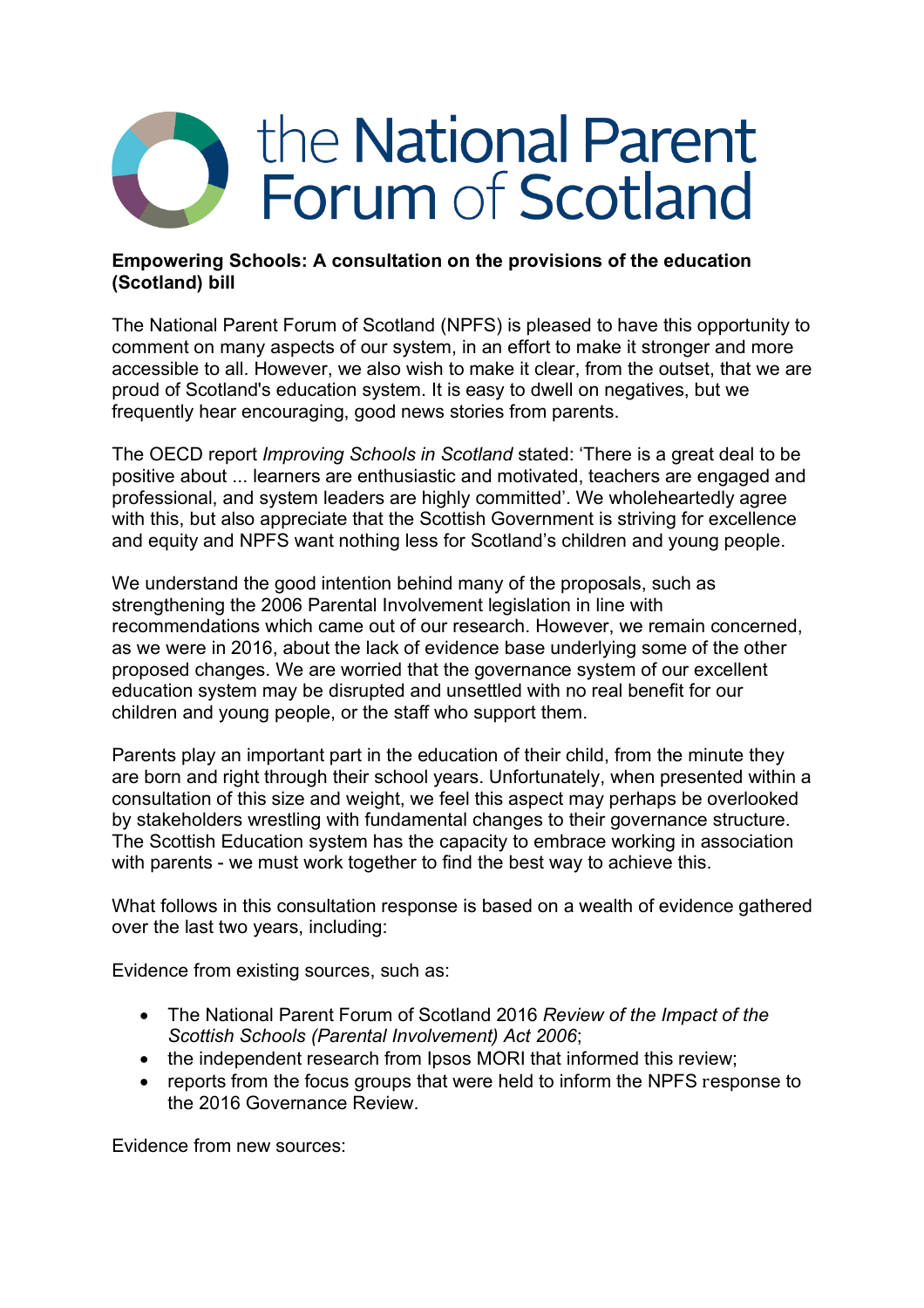- two recent focus groups (with a total of 43 parents) to specifically discuss these proposals: the East Renfrewshire group mostly consisted of local parents and the Glasgow group was attended by parents from across Scotland;
- an independent YouGov survey to get the views of 296 Scottish parents with children aged 3-18 who attend school (19% of survey respondents were or had been parent council members)<sup>1</sup>;
- submissions from parent councils around the country;
- feedback from our local authority volunteers from their parent council umbrella groups.

Please note, we have tried to present a balanced view, and include as many opinions as possible, but we are unable to present every individual viewpoint given to us. We represent parents with varying opinions, that can often contradict each other, so striking this balance can be difficult.

# **HEADTEACHER CHARTER**

The views of parents we consulted to inform this response fell into two distinct camps of being supportive or unsupportive of the Charter, largely dependent on whether they were currently satisfied with the skills and abilities of their headteachers. The views of those who generally support the Charter can be summed up by the following submissions:

"[O*ur parent council is] fully supportive in all areas as we are lucky enough to have a great headteacher in place."* 

Parent council in Argyll and Bute

*"We should be able to trust headteachers. Parents normally trust their headteachers."* 

East Renfrewshire Focus Group

The majority of parents who were not in favour of the Charter did not share these positive experiences. They have real concerns over their headteacher's current performance and have doubts about whether they have the relevant skills. They are worried that adding to an headteacher's "power" and responsibilities would exacerbate an already difficult situation.

Overall, most parents, whether supportive or not of the Headteacher's Charter in whole or in parts, are concerned about the extra workload on headteachers, particularly due to recruitment and managing a greater level of budget. Parents are also struggling to understand where the accountability would lie in the new system for a headteacher behaving inappropriately or ineffectively.

<sup>&</sup>lt;sup>1</sup> Total sample size was 392 Scottish parents with children aged 3-18 years. Fieldwork was undertaken between 1st - 8th February 2018. The survey was carried out online. The figures have been weighted and are representative of all Scottish adults (aged 18+).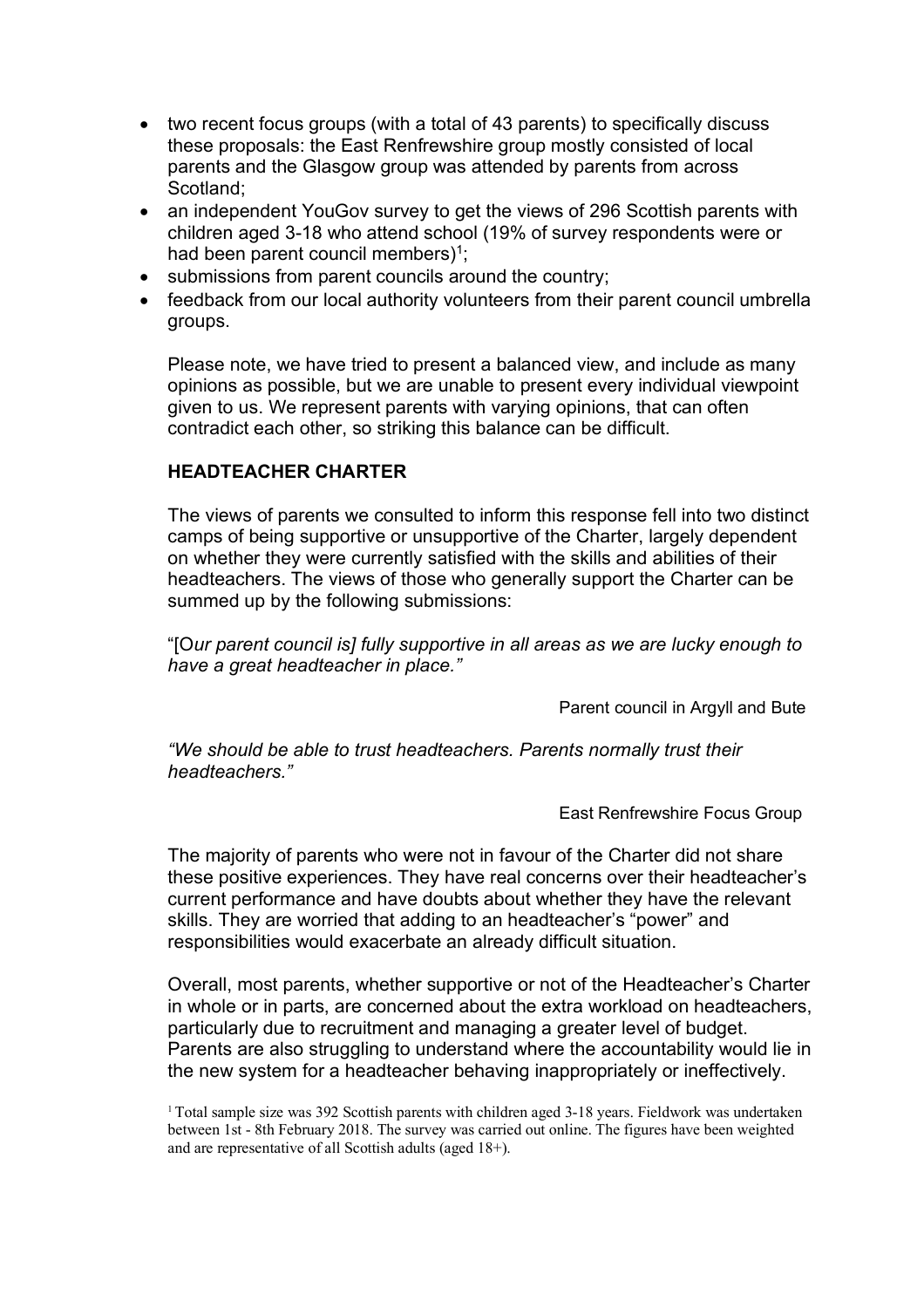Parents have a multitude of concerns based on their own experiences and would find it helpful to be given a more comprehensive description of the enhanced role to provide clarity.

We feel consideration should be given to individual headteacher's roles, as duties differ according to school environments etc. For example, some parents from smaller schools have said their headteachers have a significant teaching commitment as part of their duties. They are naturally concerned on how this could be fulfilled with extra obligations:

*"When will they actually have time to do their job?"* 

Focus group participant

Greater clarity is also required over what would happen in more exceptional circumstances, such as illness. Parents are asking who would be capable of taking on these responsibilities if the headteacher is unable to fulfil their role and the school lacks senior management staff with the appropriate experience or training. Parents also raised the issue of shared-headships, which are becoming a more frequent occurrence in Scotland: how would these headteachers cope with extra duties?

Parents value having headteachers in the classroom, working with the children, as much as they value good leadership. We agree with the GTCS, ADES and others that there is merit in considering a '*school charter'*. The team of school staff should be recognised.

It is also important that parental involvement is a duty for all teachers, not just the one at the top. Teaching unions, such as the EIS, have pointed to a lack of time, resource and support as barriers to fulfilling this aspirational role; we are similarly interested in how Scottish Government plans to address this.

# **1. TheHeadteachers'Charterwillempowerheadteachersastheleaders of learning and teaching and as the lead decision maker in how the curriculum is designed and provided in their schools. What further improvements would you suggest to enable headteachers to fulfil this empowered role?**

We appreciate the value of the Curriculum for Excellence (CfE) as a curriculum that can be set by schools to suit their own locality. There is great strength in having a basic national curriculum with universal outcomes for every child in Scotland. This common core is flexible enough to suit local circumstances, but never loses sight of the four capacities. As one recent submission from a parent stated, many parents believe "*it is vital children in one part of the country are not taught entirely different things from another part of the country.''* 

We would remind Scottish Government that many schools are already setting their own curriculum successfully. We recognise that this means teachers can use their available resources and staff to adjust the curriculum to ensure it is suitable for their needs. However, we frequently hear from parents who are frustrated by the 'postcode lottery' of the arrangement, especially concerning the senior phase.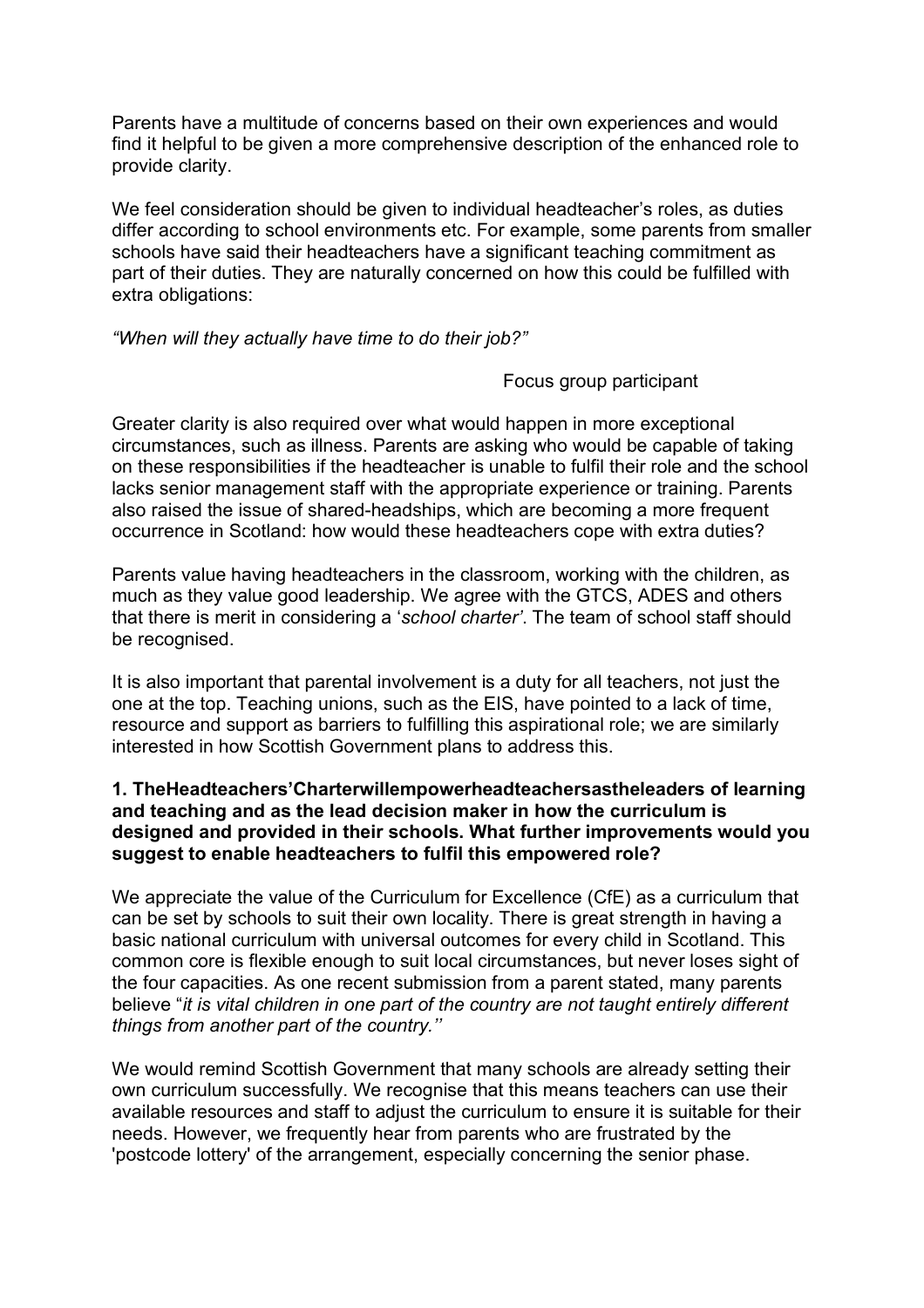Parents regularly get in touch about many common frustrations, often caused by a lack of available teaching staff, in particular that:

- subjects their child may need for further education are not offered in their school;
- there are too many restrictions in the column choice arrangements in some schools, which could restrict the number of N5 or Higher subjects young people can sit;
- the varying stages that young people choose their senior phase subject.
- there are primary school variations of teaching strategies, such as phonic use or cursive script.
- there is insufficient non-teaching support to help deliver the curriculum.

Therefore, to enable headteachers to fulfil their increased role effectively and fully investigate all the possibilities within their cluster areas, they must receive adequate support and resource (including financial). For example, in order to design a curriculum that suits the entire school community there needs to be:

• help for secondary headteachers to collaborate with their primary cluster schools in order to aid transition and progression and help to avoid variance in the levels of teaching from these primaries;

• assistance for headteachers to explore the possibility of secondary schools sharing timetables so that a wider range of subjects can be offered to students;

• support to ensure the successful use of IT so that a larger number of subjects can be offered, such as the current facilitating of S1 to S5 Gàidhlig lessons from the Western Isles to Hazlehead Academy, Aberdeen via e-Sgoil.

Some parents suggested centralising some Additional Support Needs (ASN) resources, for example speech and language therapy and educational psychology, could ensure consistency and best practice across schools while alleviating some pressures on headteachers setting the curriculum. All schools should have access to these services, but some will need more than others. The Local Authority is best placed to have this overview but we appreciate that, for collaboration between local authorities, the new Regional Improvement Collaboratives may also have a role. However, other parents pointed to the success of having these services available in a 'campus style' school, giving better and earlier intervention.

Parents have concerns over accountability within the new system; they would like clarity over how the setting of the curriculum will be monitored and who will be responsible for ensuring headteachers are choosing an effective curriculum for raising attainment. Specific concerns raised by parents are that headteachers:

- might focus too much on high academic achievers when setting the school curriculum;
- may avoid subjects where it is hard to recruit teachers, or subjects that require more financial resources;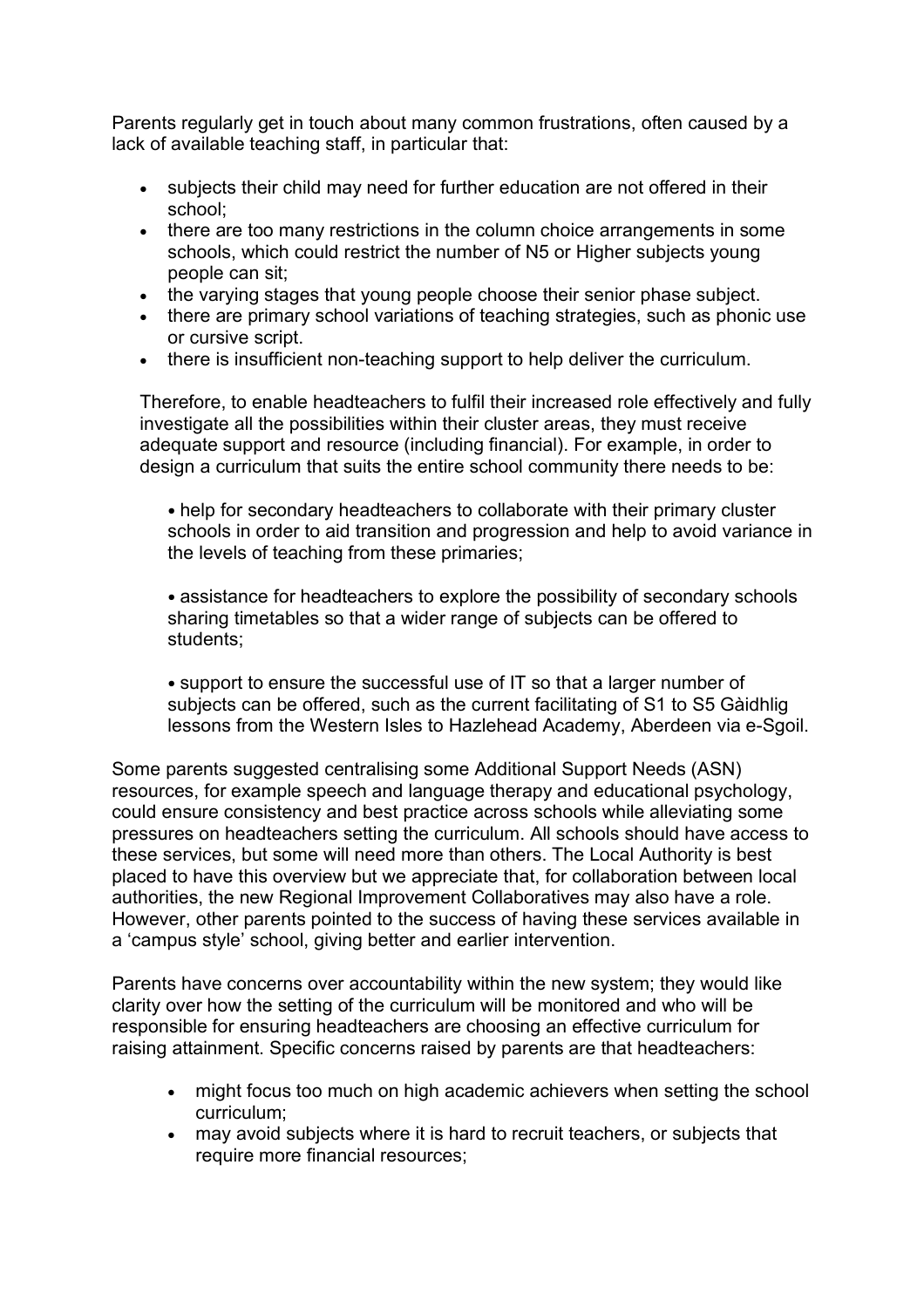- may rely too much on an existing curriculum and fail to evolve/adapt;
- may not take into account the range of ASN in their students when setting their curriculum;
- may act on poor advice;
- may be placed under unnecessary pressure by overzealous parents.

For headteachers to become the leaders of learning within schools, and to make well informed decisions about the paths the school will take, it is more important than ever that they utilise the expertise of their staff, parents, pupils and communities.

#### **2. The Headteachers' Charter will empower headteachers to develop their school improvement plans collaboratively with their school community. What improvements could be made to this approach?**

As confirmed by the parents in the focus groups, NPFS believes that parents should be firmly and actively involved in developing improvement plans. This level of involvement should be standard for all schools and established in ways which that suit whole school communities, not just headteachers.

Inconsistencies in the levels of parental engagement and collaboration within schools limit the scope of parental involvement and the potential learning of young people. Schools should grasp the recommendations contained in our *Review of the Impact of the Scottish Schools (Parental Involvement) Act* to ensure that that consistency is brought to this important area.

The school needs to explain to parents why improvement plans matter to their child. Parents need to understand why certain issues are being addressed, such as responding to pupils' literacy or numeracy assessments at the end of the year. Schools should fully explain the rationale behind their improvement plans (i.e. what their concerns are and what they are thinking of doing to address this) prior to consulting and seeking agreement from parents and other stakeholders.

Focus group participants reflected on the best ways to ensure that the general parent population is involved in the development of plans to improve schools. It was felt that that this should be a continuous and long-term process, with parents supported in learning how to engage with schools and given help to understand why improvement plans are important.

Too many of the changes in recent education policy have never been fully explained to parents. It will take a long time for parents to feel confident in understanding the full system, as their own education was significantly different. Parents in the focus groups, particularly those who were members of parent councils, recognise the difficulties in getting parents involved in the life of the school. This is an area that will be challenging for headteachers, schools and parents. However, there are strategies that schools can introduce to remove tangible and perceived barriers to engagement, particularly in relation to school improvement. Given their importance to all those within the school and beyond, we will address these in the parental involvement section.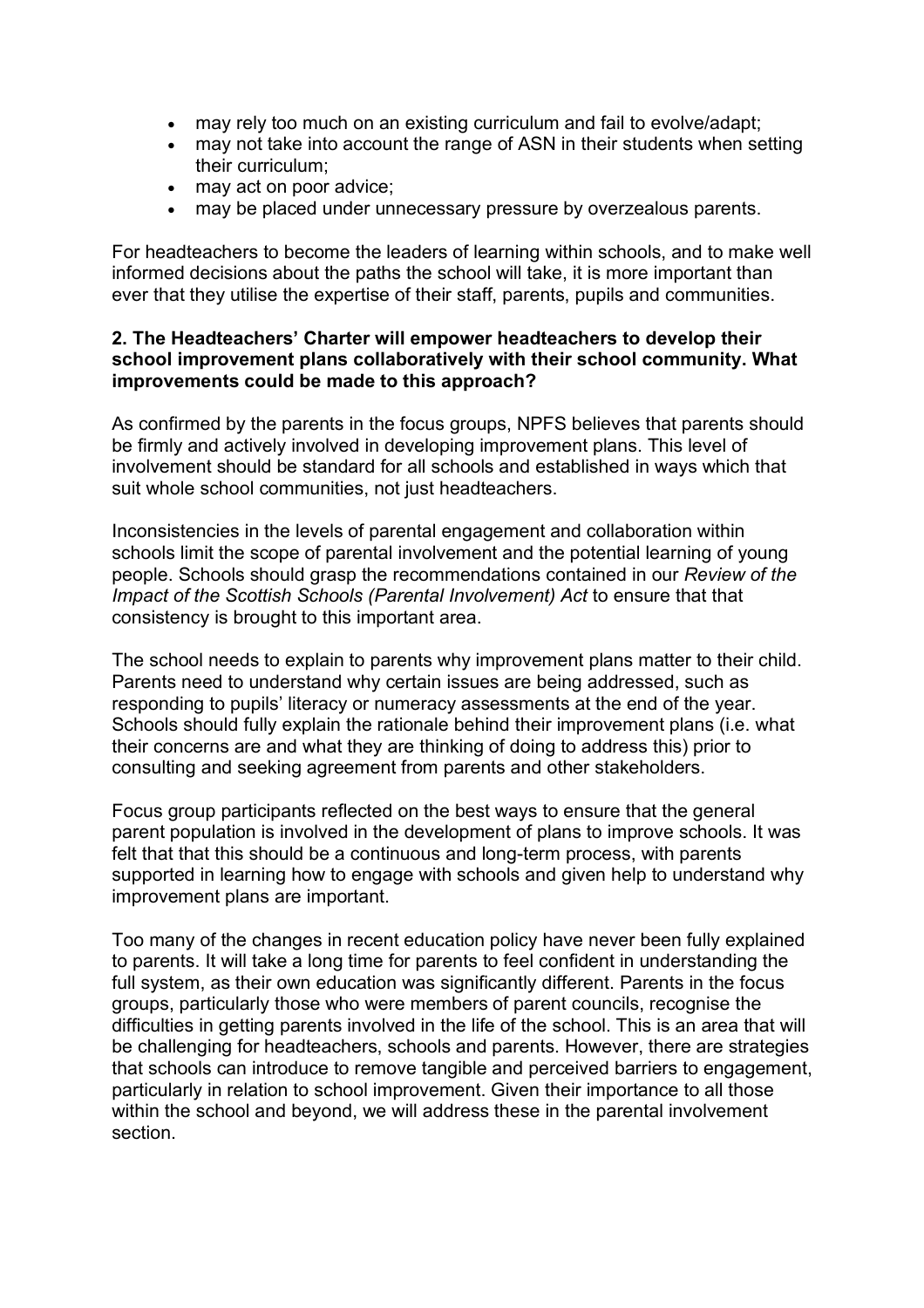Headteachers should think more carefully about how they engage and communicate with parents to ensure information is as accessible and relevant as possible i.e. consider how they share information, how they select which documents are shared and be mindful of the type of language they use. Much more engagement should take place throughout the school year, this would make it easier for parents to digest and the smaller chunks of time would be more manageable for staff.

Focus group participants suggested many ways of involving parents in the process, such as:

• the school improvement plan being put on the school's website and parents can choose when they want to get involved

• informal annual coffee mornings being held where parents are asked about the school improvement plan. This is seen to be beneficial as it reaches out to the wider parent population.

• the creation of monthly headteacher surgeries where parents can attend and speak to the headteacher without an appointment.

• schools using their Pupil Equity Funding to employ specialist workers to engage those potentially disadvantaged.

As we have previously stated, Scottish parents have very little desire to return to a model akin to school boards. Parents do not want new collaborative procedures to be too onerous on volunteer bodies, such as the parent council, but would like the process to become more meaningful and less bureaucratic than at present. We maintain that local authority staff are best placed to support this work.

Our East Renfrewshire focus group parents felt they should be involved with decision-making processes and be informed about a school's plans but that, ultimately, responsibility for decisions should rest with headteachers and teachers:

*"At the end of the day, it is the headteacher and teachers' duty to make decisions on school improvements and policies. They are the professionals. We can be involved, but they should make the decisions.''* 

#### East Renfrewshire Focus Group

They felt that as long as parents have a route to access Headteachers and teachers, a lack of continuous engagement is not necessarily a problem. However, this was acknowledged to be an '*East Ren view'* as it is an area where young people perform generally well in schools and there are good relationships between parents and headteachers.

Unfortunately, the responses to our call for evidence for the *Review of the Impact of the Scottish Schools (Parental Involvement) Act* found that positive feelings towards headteachers are not universal. As a result, parents would like to see the accountability procedure clearly laid out in case families feel the school improvement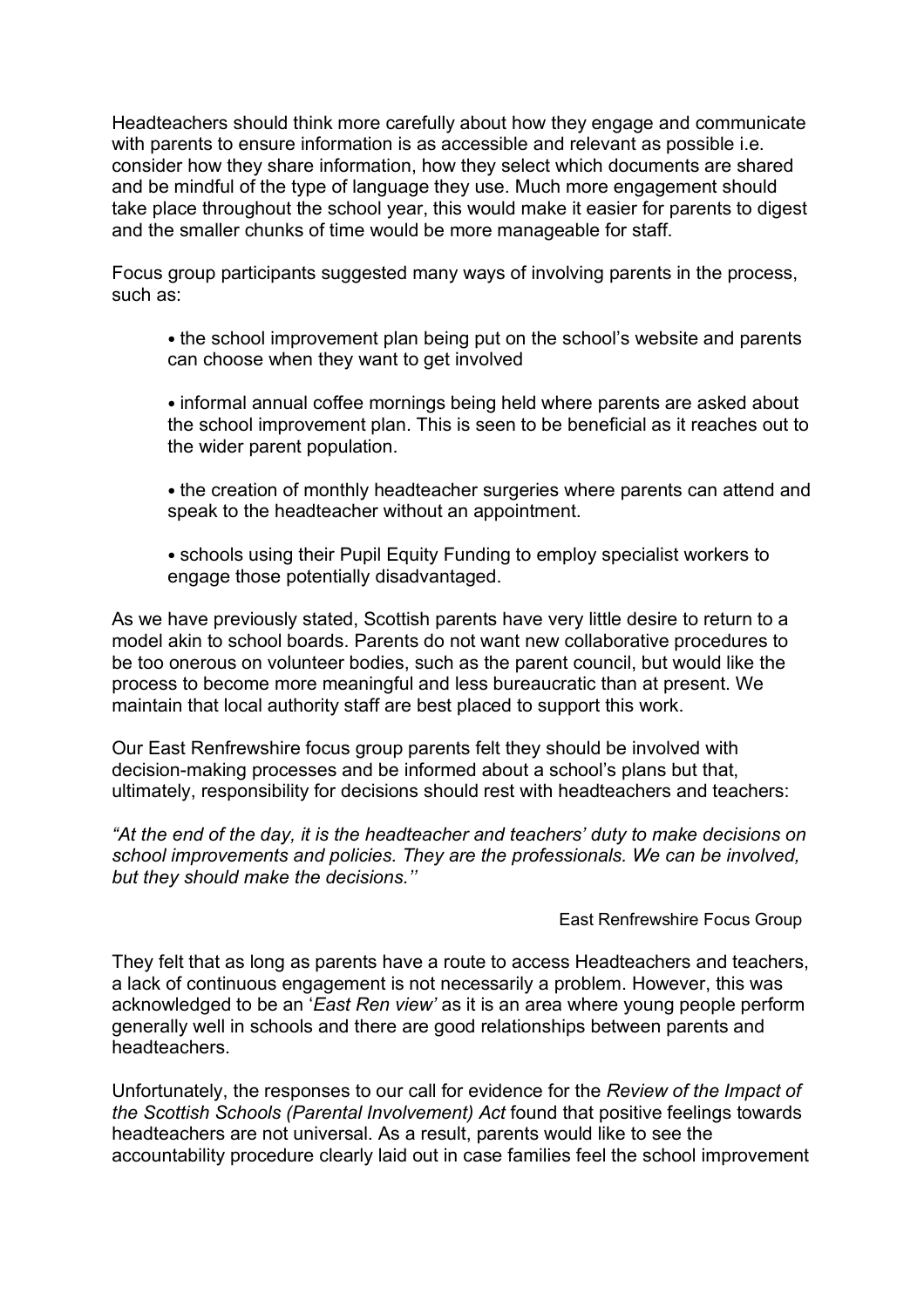plan is not addressing their needs. This is clearly a matter for parent council and their relationship with the school and headteacher.

#### **3.The Headteachers' Charter will set out the primacy of the school improvement plan. What are the advantages and disadvantages of this approach?**

The main advantage is that the plan becomes one that truly reflects the experience and needs of the young people and their families within a school community and can pick up its many nuances. Monitoring these plans is a key part of this process for families and we would urge those responsible to ensure that parents are asked directly for their views in an accessible manner. It is not sufficient for schools to report on what they believe their parents think, parents must be asked directly.

A school working successfully in tune with all of its stakeholders can only be seen as an advantage in itself. However, in our opinion, the main disadvantage is that there is a disconnect between the development of school improvement plans at a grass roots level and the regional collaboratives, which cover a huge number of schools. This will be discussed later in this response.

**4. The Headteachers' Charter will set out the freedoms which headteachers should have in relation to staffing decisions.**

**a. What are the advantages and disadvantages of headteachers being able to have greater input into recruitment exercises and processes adopted by their local authority?**

**b. What are the advantages and disadvantages of headteachers' ability to choose their teams and decide on the promoted post structure within their schools?** 

Most parents felt that recruitment, in terms of selecting the right staff for their team, was felt to be a core responsibility of headteachers and best left to individual schools. This was seen as particularly important in the recruitment of additional support needs (ASN) provision, where specific knowledge is most valuable.

This already happens successfully through Devolved School Management in many areas, such as Glasgow, and could be used as a model for how Local Authorities can support headteachers with the administrative and bureaucratic aspects. While the same process exists in East Renfrewshire, the focus group suggested that senior staff recruitment decisions need to be made by a panel, so that there is an opportunity to discuss, scrutinise and challenge the headteacher's choice. We agree that headteachers should continue to cooperate with their local authority in its ongoing role as employer i.e. in its duty to manage the allocation of probationers, student teachers, surplus staff and compulsory transfers.

However, parents see several potential issues arising (in addition to the already stated stretch on resources). Focus group participants had a range of concerns, such as:

• where headteachers can decide on their own promoted post structure, this may result in a significant portion of their budget being spent on management,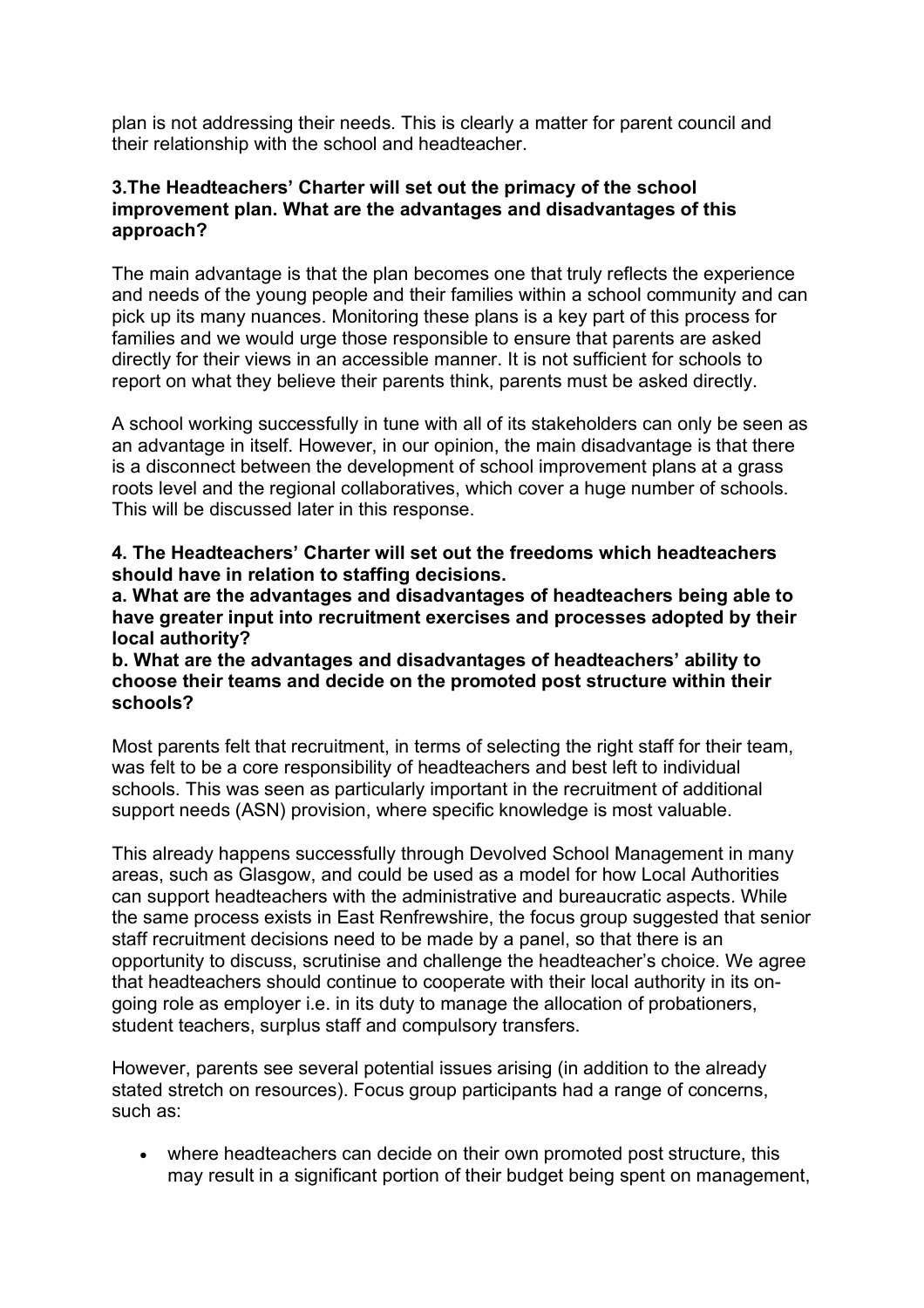when a lot of parents would like it to be spent on auxiliary staff and other resources instead.

• if headteachers were responsible for staffing they may make decisions motivated by saving money rather than improving education for pupils. One participant gave the example of a headteacher potentially moving expensive qualified teachers out of their roles and hiring cheaper, newly qualified teachers (NQTs) instead.

Parents did recognise that if headteachers make poor decisions they will be held to account:

*"That is their job. If it* [a staffing decision] *isn't right, they are ultimately responsible".* 

Focus group participant

Nonetheless, poor staffing decisions would have a major impact on our children and young people. We feel Scottish Government should provide a rigorous monitoring system to ensure that these decisions are for the benefit of all. This system needs to be deal with any potential issues in a timely manner, as the impact on our children could be disastrous.

#### **5. Should headteachers be able to decide how the funding allocated to their schools for the delivery of school education is spent? If so, what is the best way of doing this?**

Parents feel that, fundamentally, schools are under resourced and no alterations to the allocation of funding will change this. Parents frequently describe the financial strain on their schools. In a recent YouGov survey of 382 scottish parents with children aged 3-18 , only 29% agreed that their local authority prioritises education enough when setting their budgets.

In particular, parents feel that children with additional support needs (ASN) are suffering disproportionately from budget cuts. In a 2015 NPFS online survey, 55% of respondents did not feel that their school's additional support for learning (ASL) resources met their child's needs and 38% said their child had been adversely affected by the changes to ASL provision in their school. If the inclusion agenda is to remain a priority, parents feel that if funding is required to provide specialist services then they should be provided. Parents also suggested that children with ASN need allocated more specific financial resources, in particular that ASN should be a qualifying criterion for additional funding such as Pupil Equity Funding.

An overwhelming majority of parents who have engaged with us are concerned that additional financial and legal responsibilities could exacerbate the headteacher shortage. The East Renfrewshire focus group highlighted the risk that additional legal requirements may have the effect of reducing the number of candidates who seek to become headteachers and noted that there may, at times, be a limited financial differential relative to the additional duties between a depute and the headteacher role. Parents have been very clear to us in their opinion that the main role of teaching staff is to be engaged directly in educating children, and that any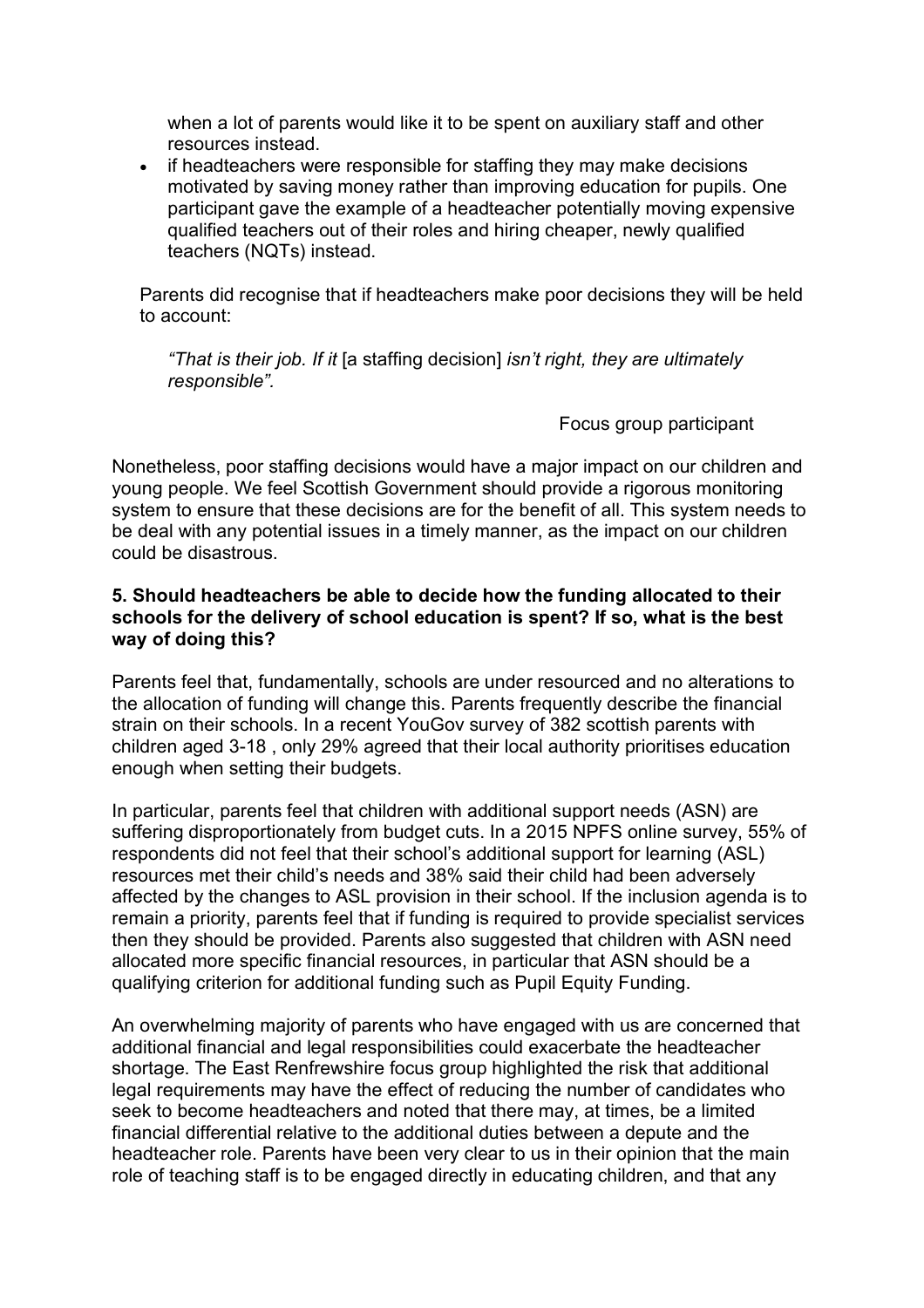changes should be focused on helping teachers carry out this role. To avoid extra pressure on teachers, some parents suggested that business managers might be required for any additional administrative tasks, yet they feel this is a no-win situation as they do not want scarce financial resources diverted to provide business manager salaries. However, we recognise that support can still be provided by the local authority to mitigate the need for such posts. We have heard parents and teachers say that the headteacher is not an accountant and nor should they be. If the outcome of the proposed changes leads to an increase in school based professional support, then we would find this unacceptable given that parents believe that funds should be spent on the learning and teaching resource.

However, parents do see some value in headteachers having more input in the field of procurement, specifically, tailoring products and services to the individual schools. They feel that it would be more efficient and, in many cases, cost effective if individual schools had greater autonomy over purchases. Current procurement systems place additional restraints on headteachers and the majority of parents feel that local authority contracts do not always provide best value for money. Larger, more expensive, purchases such as IT should only remain above the level of the school where economies of scale could be achieved, and parents pointed to examples where economies of scale are not currently in place. A degree of flexibility would be welcomed. However, we would also seek for support from the local authority during the actual procurement process and some protection for schools if they are encountering difficulties with vendors of services or goods.

#### **6. How could local authorities increase transparency and best involve headteachers and school communities in education spending decisions?**

As stated in our *Review of the Impact of the Scottish Schools (Parental Involvement) Act*, parents have no desire to return to a school board structure and for parent councils to veto all funding decisions. However, school spending should be published and publicly available and there should be a clear route for any stakeholder to ask a question or raise a concern.

A recent YouGov survey of 296 Scottish parents with children aged 3-18 years who attend school, concluded that only 26% of parents thought that their school had spent additional spending (such as Pupil Equity Funding) well this academic year, with only 7% strongly agreeing. 43% of parents replied 'Don't know' and 23% 'Neither agree or disagree'. We accept that this could be because parents are waiting for the reporting from the first year of spend of Pupil Equity Funding, to deem whether the money was spent well. However, it's more likely that it indicates a gap in parents' knowledge of the purpose of additional spending (such as Pupil Equity Funding) and a lack of transparency in spending decisions that are specifically designed to raise attainment in their school, and thereby directly impacting their child. We hope schools will explain these decisions to parents and, later in 2018, provide an evidence base that their PEF spend has been valuable in raising attainment. However, in a collaborative model, parents should have this information at the outset and we do not believe this is the case at present.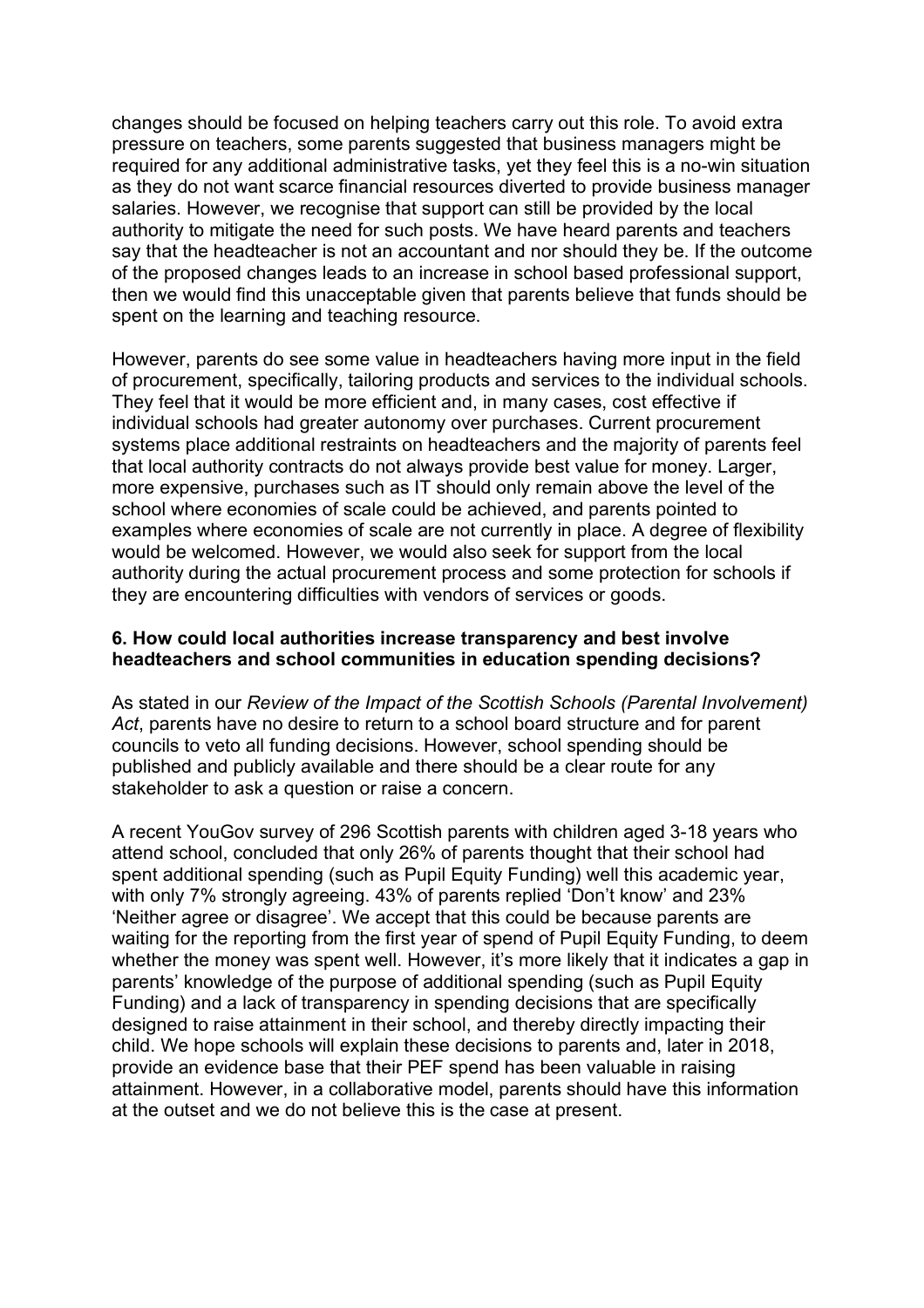#### **7. What types of support and professional learning would be valuable to headteachers in preparing to take up the new powers and duties to be set out in the Headteachers' Charter?**

The duty to collaborate is a significant part of the Bill and there needs to be clear and concise information on the headteacher's role in this. The relationship between schools and parents, and the anticipated improvement in engagement, learning and teaching and outcomes for young people, all flow from effective collaboration and engagement. It is crucial, therefore, that support is provided to ensure this is applied consistently across schools and local authorities.

If greater financial and budgeting powers were given to schools, then additional training would have to be provided for headteachers, such as finance, HR etc.

We recommend more guidance to teachers on effective communication with parents, in particular on how to balance their own needs with the needs of parents. This is a major issue for parents and a greater emphasis should be provided during ITE to this key aspect of parental and school relationship.

As per recommendation 19 of our *Review of the Impact of the Scottish Schools (Parental Involvement) Act*:

Parental engagement should be a key element in any new leadership programme and continuous improvement training programmes.

# **PARENTAL INVOLVEMENT**

The majority of parents we have consulted with, and many other stakeholders, are broadly supportive of the proposed improvements to the legislation. However, some are concerned that the creation of a legal duty to collaborate has the potential to put parents off becoming members of the parent councils, by making their duties too onerous.

While these changes are entirely appropriate, Scottish Government must address some of the more fundamental issues currently acting as barriers to parental involvement in Scotland and recognise that resources are required, in particular financial and teacher training.

We appreciate there are concerns about how teachers will engage with the full parent body, due to teacher workload, and we will address these later in the response.

# **8. Are the broad areas for reform to the Scottish Schools (Parental Involvement)**

#### **Act 2006 correct?**

Overall, we welcome the areas of reform and are pleased that many aspects of our *Review of the Impact of the Scottish Schools (Parental Involvement) Act have been* taken forward.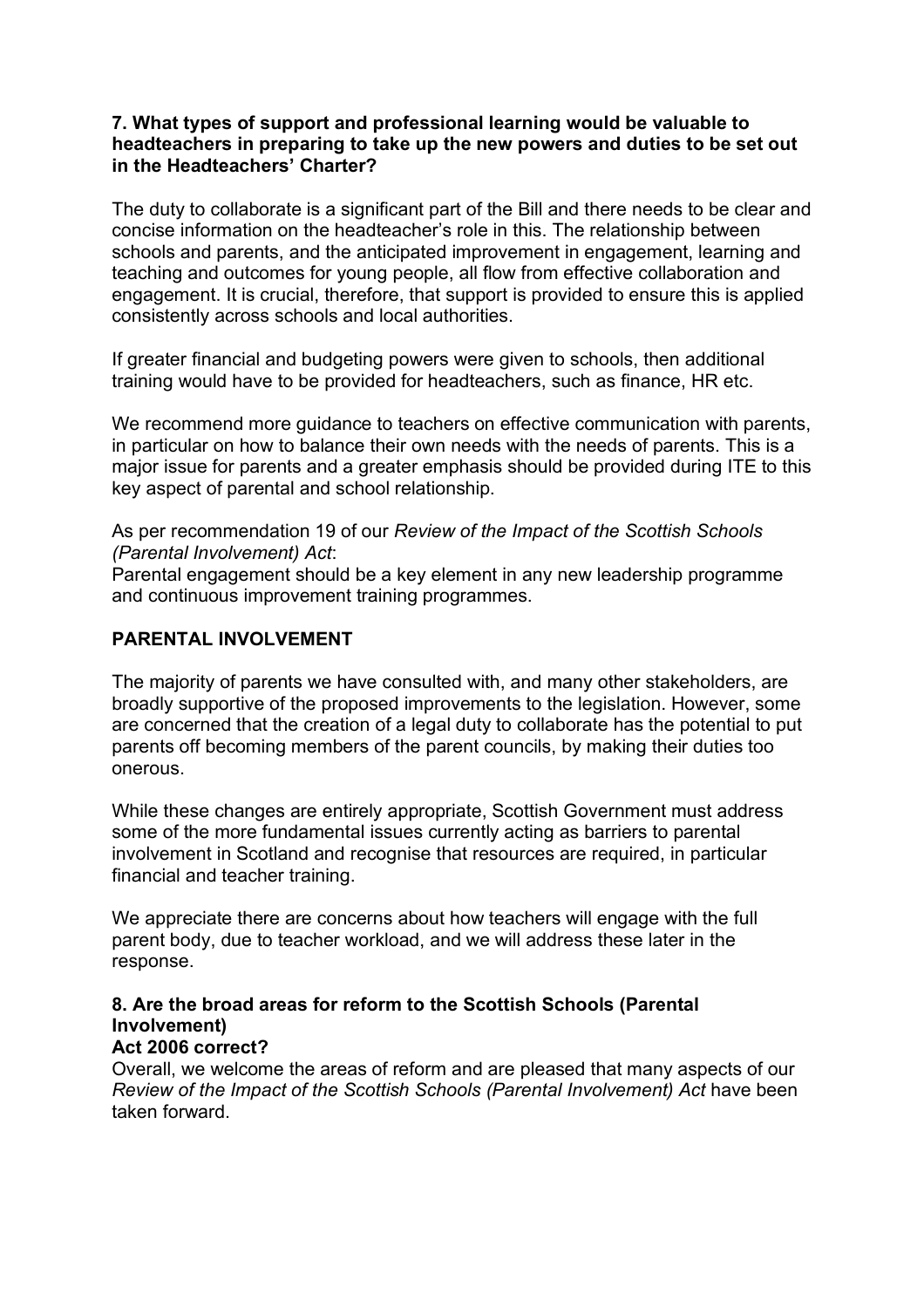# *Collaboration with the parent council*

We feel it is correct that the duties on headteachers to work collaboratively with their Parent Councils on substantive matters of school policy and improvement are strengthened. There are instances of excellent practice around the country, where the current duties on headteachers to inform and consult with their Parent Council are working very well, but unfortunately this is by no means country wide. Independent research by Ipsos MORI to inform our *Review of the Impact of the Scottish Schools (Parental Involvement) Act* found that in the current system, parents are frequently consulted only when the decision has already been made and they should be actively involved much earlier in the process. We therefore welcome the proposed revised duties to work in a collaborative way with their parent council. It would have been helpful for Scottish Government to have provided at this stage what they feel effective collaboration looks like, but we will provide some suggestions further in this response.

Stakeholders, including some parents, have told us that they do not think '*parents are qualified'* to influence substantive school matters. We would argue that a parent knows their child best and therefore knows what is best for them. In this proposed bottom up approach, a school that is meaningfully engaging with their parents should be able to reflect this parental knowledge of each child within their planning. As stated in Q.3, parents in our focus groups told us that they believe all parents, including parent councils, will only be interested in engaging with school improvement plans when they understand how that plan relates to their own child. The presentation of plans must encompass this and not be a purely bureaucratic process.

Some focus group participants felt there was a difference between consulting parents on the curriculum, as opposed to school improvement and school policies. For example, the East Renfrewshire focus group explained they felt they did not have the necessary skills and do not want to be involved in curricular design. They felt that the headteacher and their Management Team were best placed to design their local curriculum to suit the school and their young people. The Glasgow focus group explained not all parents want to be involved in all aspects of the curriculum, but that there are certain things that parents can have an impact on. For example, one participant described a school's choice for pupils to take Mandarin in primary school when those pupils would not be able to continue studying the language in secondary school. In this case, parents should be able to question the decision and suggest alternative curriculum choices.

#### *Involving the wider parent forum*

According to Ipsos MORI research, parents and carers:

• living in deprived areas are less likely to feed back to the school through formal means (5% of parents living in the most deprived areas would feed back this way compared with 20% in the least deprived areas);

• with a lower socioeconomic status are less likely to be interested in joining the parent council (52% of AB parents would be interested in joining, compared with 34% of DE parents);

• with a lower socioeconomic status are less likely to know what the Parent Council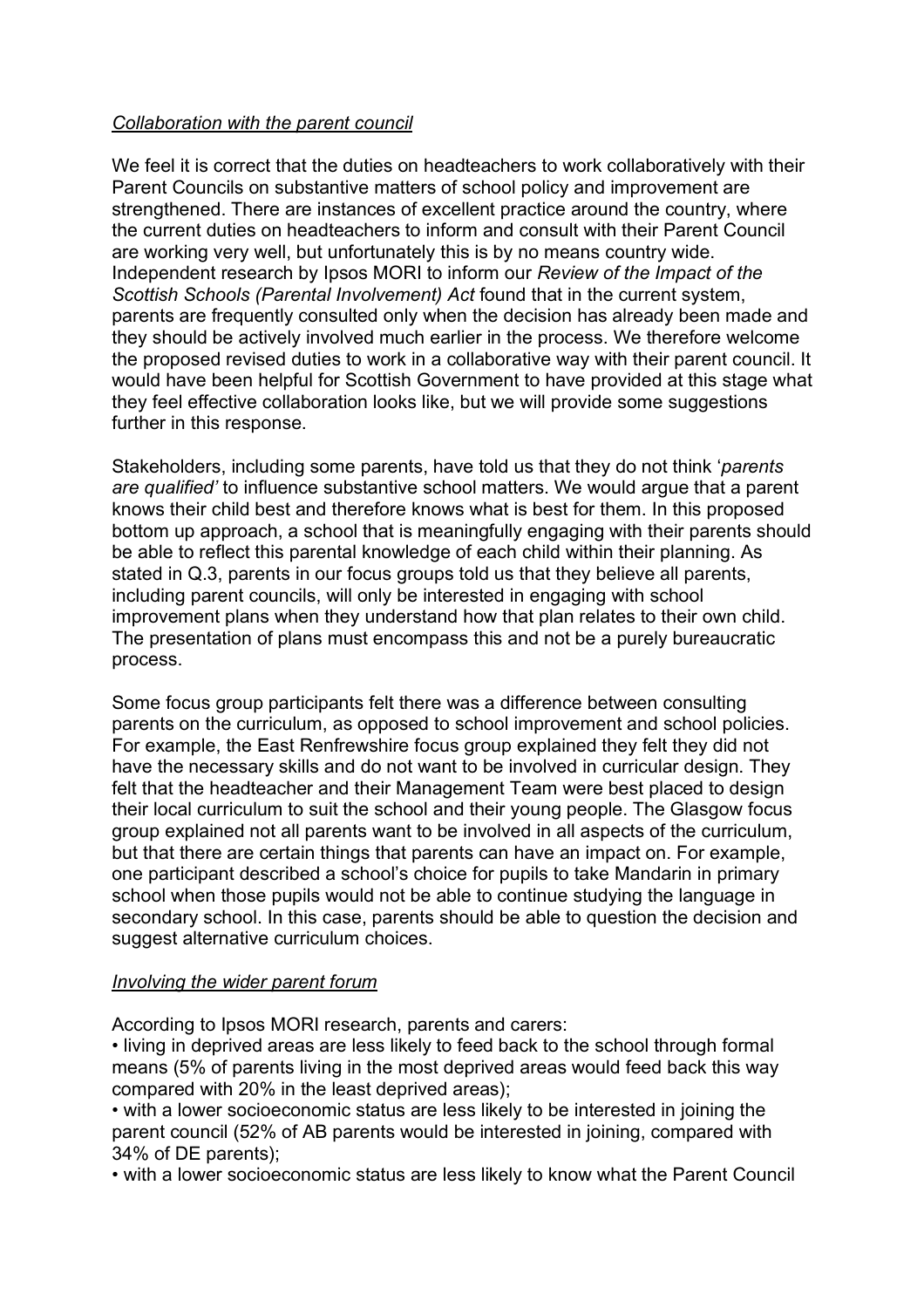does (e.g. 32% of DE parents don't know if the parent council asks parent's views about what the children in the school are learning, compared with 17% of AB parents).

It is important that headteachers engage with these parents but it is equally clear from this data that the current parent council mechanism will not be appropriate. We therefore welcome the duties on headteachers to communicate with the wider parent forum. However, we would remind Scottish Government that for this legislation to be effective, there is a large amount of groundwork to be done in many schools. According to our research, specifically with ethnic minority parents, the fundamental aspects for involving more parents is ensuring that the school is welcoming and the headteacher is open and approachable.

In a recent YouGov survey of 296 Scottish parents with children aged 3-18 who attend school, 71% feel their school is welcoming to all parents. As this should be a standard feature, school communities need to work together to achieve 100%. It is also worth noting that the responses to this question differed according to socioeconomic status: 75% of parents in the higher (ABC1) social grades felt their school was welcoming, but this dropped to 67% for the lower (C2DE) grades. More concerning, given the proposed strengthening of headteacher duties, only 60% of parents felt their headteacher was open and approachable. This figure drops to 54% of parents in the C2DE socioeconomic bracket. For this legislation to be at its most effective, these numbers need to significantly increase.

People First (Scotland) Parents' Group, a self-advocacy group of parents with learning disabilities, shared what doesn't work well with us and this was echoed in our *Review of the Impact of the Scottish Schools (Parental Involvement) Act*:

*''The school doesn't send letters – they send encyclopedias!''*

*''there were 6 leaflets in my son's bag – none in easy read.''*

*''I don't know which letters are important because I can't read them.''* 

*'I have to use my support time to go through all the information, so I miss out on other things that my support should be doing.''* 

NPFS recognise that many of these sentiments are not unique to parents with learning disabilities. Only 51% of respondents to our call for evidence for the *Review of the Impact of the Scottish Schools (Parental Involvement) Act* felt that *'staff talked to them in a way that would suit everyone'*.

To effectively communicate with the wider parent forum several factors should be addressed as matter of course, including:

- the removal of educational jargon
- the removal of any technical barriers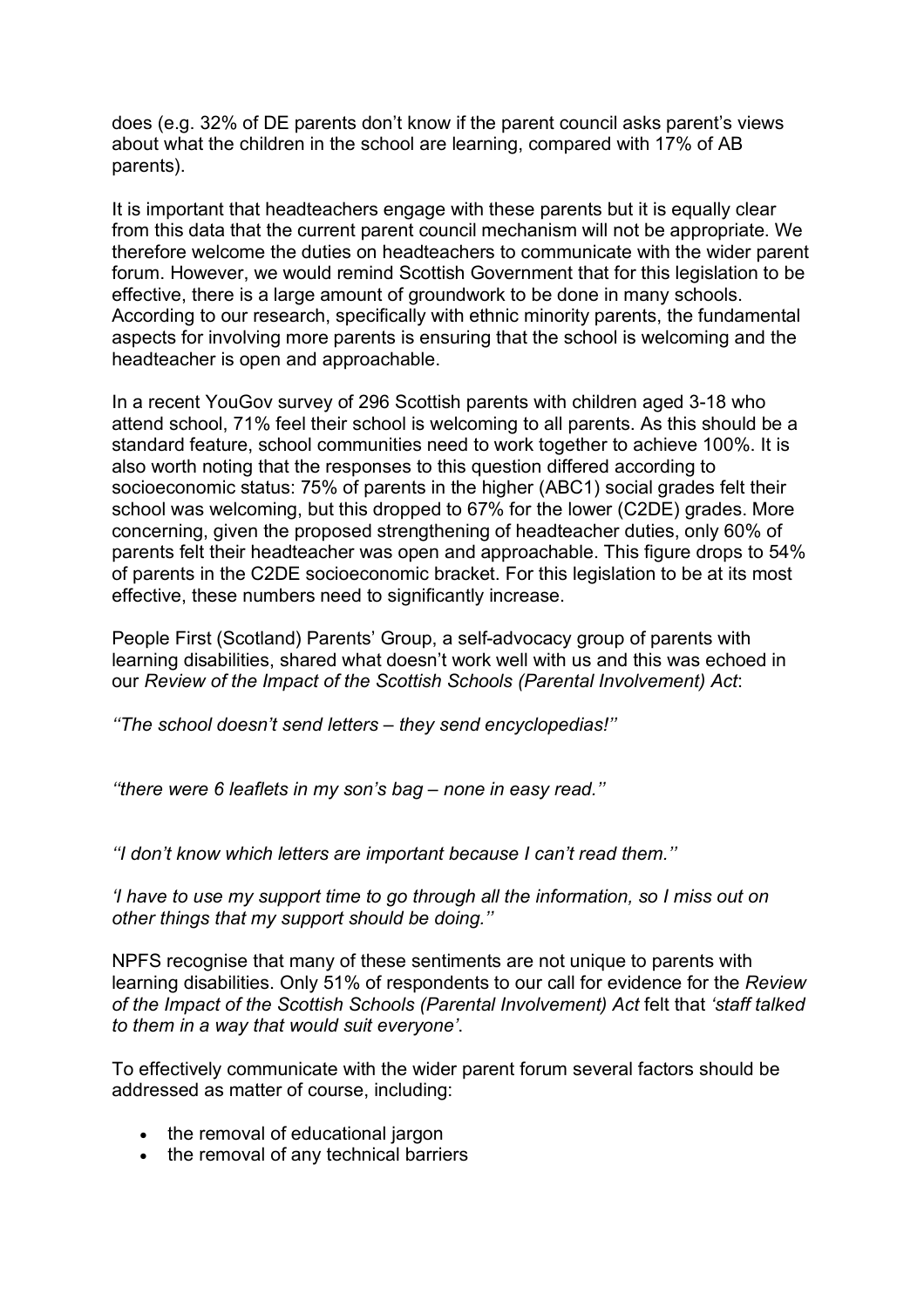- establishing measures to mitigate the impact on those that have English as an additional language
- provision of easy to read formats.

As per recommendation 9 of our *Review of the Impact of the Scottish Schools (Parental Involvement) Act,* we believe that: Communication materials to parents should reflect the key principles set out in the Parental Communication Plan for the National Improvement Framework.

NPFS frequently hear from teachers and parent councils who are struggling to engage with the wider parent forum. Focus group participants discussed some of the reasons (also outlined in the *Review of the Impact of the Scottish Schools (Parental Involvement) Act*):

- Many parents do not have the time to be heavily involved in school decisionmaking.
- The expense of involvement is a factor; many parents rely on public transport to reach their child's school, which can be costly.
- Many parents do not have the confidence to engage with the school and this can be related to having English as a second language.

In all of these cases, it was stressed that schools should recognise that it is not the case that parents cannot be bothered to engage. Instead, schools need to play a role in following up on why parents are not feeding back. We agree completely that schools should not just accept a low level of engagement, they should fully investigate why, and remove as many barriers as possible. For example, the evidence from People First (Scotland) Parents' Group pointed to crèche provision, and longer parent's evening slots as something that works.

#### As per recommendation 8 of our *Review of the Impact of the Scottish Schools (Parental Involvement) Act,* we believe that:

The Scottish Government should ensure that governance and funding arrangements for education help to address the full range of barriers that prevent parents becoming more involved in their child's school, including financial or capacity reasons. The Scottish Government should make clear that funding streams to schools may be used in a wide variety of ways which may include identifying and raising awareness of the barriers to parental engagement. These may include: helping to pay for parent transport costs; funding childcare to encourage parents to attend school activities, while bearing in mind that parents' working hours vary widely; and to provide additional resources to encourage more parents to get involved and engaged in learning.

According to a recent YouGov survey of 296 Scottish parents with children aged 3- 18 years who attend school, only 24% of parents feel that their school spends enough money in helping parents get more involved.

Ipsos MORI research emphasised the importance of meaningful direct communication with parents, but parents often tell us this is lacking. For example, the research found that parents would like to receive more information on their child's learning. 61% of parents received this at least once a term and 15% never.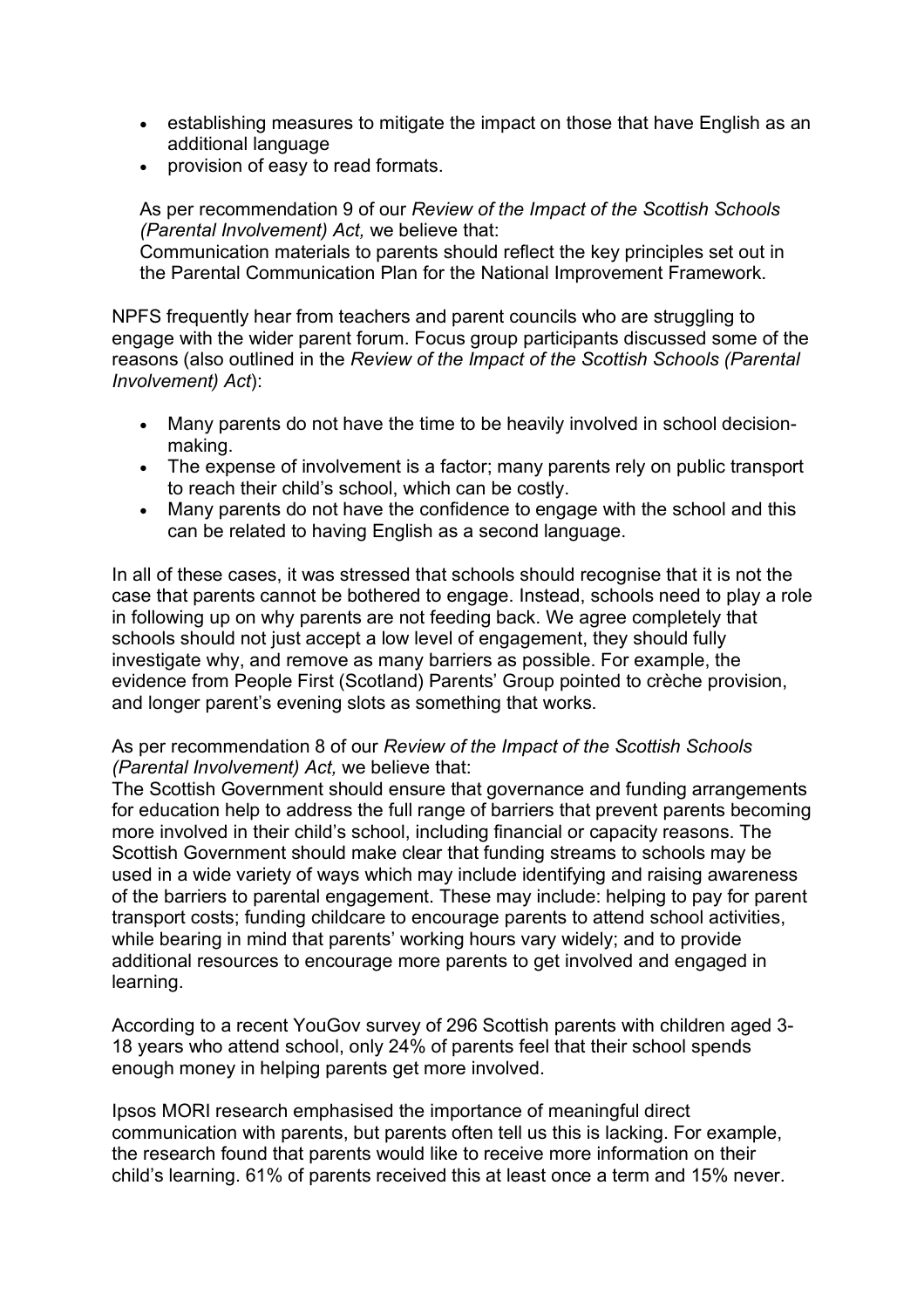Face-to-face consultation between parents and teachers is seen as having upmost value.

A recent YouGov survey of 296 Scottish parents with children aged 3-18 years who attend school, parents found that only just over half (52%) of parents are satisfied with the amount of one to one time that they receive with their child's teacher(s). Focus group participants suggested improvements such as arranging more than one parents' evening per year, or through headteachers having an open-door session once a month. One participant described a school where three coffee mornings per year are held. These are informal events where parents can discuss how they feel, including about school policies, and this was seen as a useful method for engagement. Any informal events such as 'meet the teacher' events familiarise parents with the school and make them feel more comfortable.

# *What is Good Collaboration?*

We believe many schools have managed to establish the basic groundwork for good engagement, including:

- creating a welcoming environment
- making school activities more flexible to fit working parents
- giving sufficient notice for meetings and events
- working with potentially disadvantaged parents, particularly those who have had a negative experience of school themselves, to ensure they feel more comfortable in the school environment
- direct communication to increase awareness.

Collaboration is a natural process in these schools and this should be possible in all schools, once the necessary groundwork is established. Parents have told us there should be no beginning and no end to collaboration, the process should be continuous, particularly as each August a new group of parents arrive in every school.

Parents in the focus groups discussed methods to aid collaborative working and, in many cases, they are those which aid engagement generally. Parents agree that, in order to reach as many parents as possible, there should be as wide a range and variety of channels of communication as possible. For example, not all parents use social media and some cannot engage electronically, therefore these methods of communication are unlikely to be successful in reaching all parents. For communication to be collaborative, engagement with parents needs to be more than specific parents coming to teachers for specific points. The best way to communicate with parents is in *"every way that is humanly possible".* 

In order to hear the voices of lots of different parents, there needs to be variation in the types of consultation that headteachers undertake, as not all parents will respond to the same forms of engagement. Focus group participants suggested that, in some schools, the parent council can be involved in the formulation of the questions that need to be asked and then the wider parent forum should be asked to respond.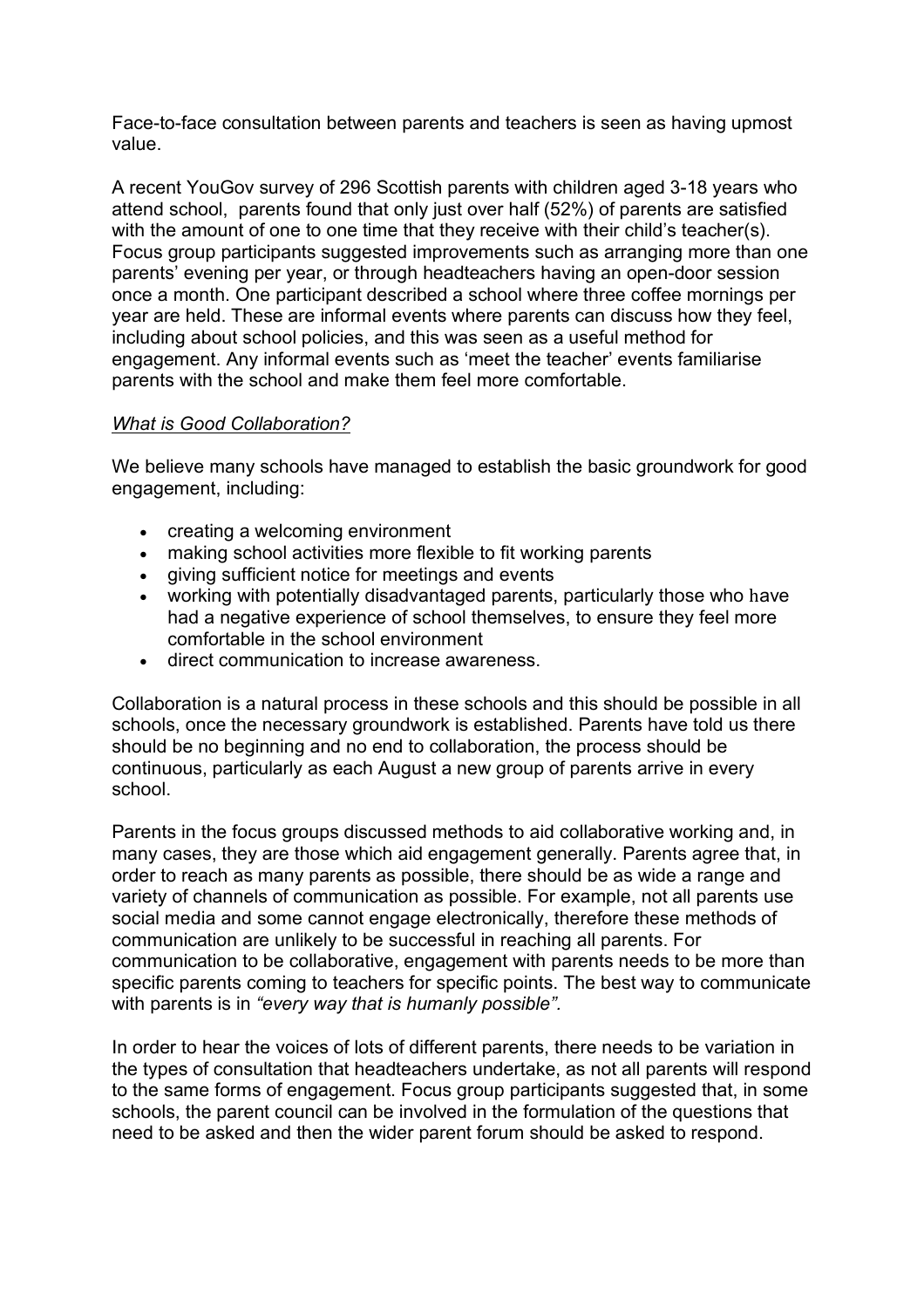It was suggested that a survey of parents could be conducted, as a way of hearing a broad spectrum of views. One participant described how, in their child's school, a survey is conducted every three years to explore parents' views, for example, whether their child is being sufficiently challenged in school. These views should feed into decision-making. Other participants proposed that, alternatively, a survey could be conducted every two years or every year.

An annual survey conducted during parents' evening was suggested, as one participant had found that this had resulted in useful feedback in their child's school. That survey covered questions about various aspects of the school. Alternatives to conducting a survey were discussed, as it was felt that there were other beneficial ways to engage parents. Inviting parents to come in and have a cup of tea was offered as way to reach parents. Focus groups can be arranged with parents who have children with something in common e.g. ASN; having English as an additional language; or being from the same year group. This could help parents feel less intimidated and boost levels of engagement.

Overall, parents need to know why they are being engaged and why it is relevant as well as the benefits to their child. They need to understand how decision-making impacts their child. If parents know the implications for decision-making for their child, they will be more likely to get involved. It should be remembered that not all parents need to attend every meeting for parental engagement in a school to be deemed successful, but each and every parent needs a link with the school.

#### *Legal Definitions*

We agree that the legal definition of parental involvement should be revisited, ensuring that the definition is sufficiently broad and covers all aspects of parental involvement and engagement. We all need clarity in this. We would urge Scottish Government to visit the work of Goodall and Montgomery (2014). This work considers the different levels of involvement and engagement: parental involvement with schools (such as helping in class); parental involvement in schooling (such as helping with homework); parental engagement as active involvement in, learning encompassing a focus on the relationship between parents and their children's learning; moral support and encouragement; and Guidance and advice.

While parental involvement with schools and schooling is important, true parental engagement can make the biggest difference to the attainment gap. The more parents engage in their child's learning, the more likely it is that they will help raise their child's attainment. What parents do with their children at home and throughout their education is much more significant than any other factor open to educational influence. *(Desforges and Abouchaar, 2003)* 

We are pleased that the Scottish Government are to give a prominent place for parental engagement in learning, learning in the home and family learning. As per recommendation 6 of our *Review of the Impact of the Scottish Schools (Parental Involvement) Act*:

The Scottish Government should bring forward proposals to ensure there is a measurable increase in parents' access to family learning programmes and interventions that support improvements in learning at home. Initial concentration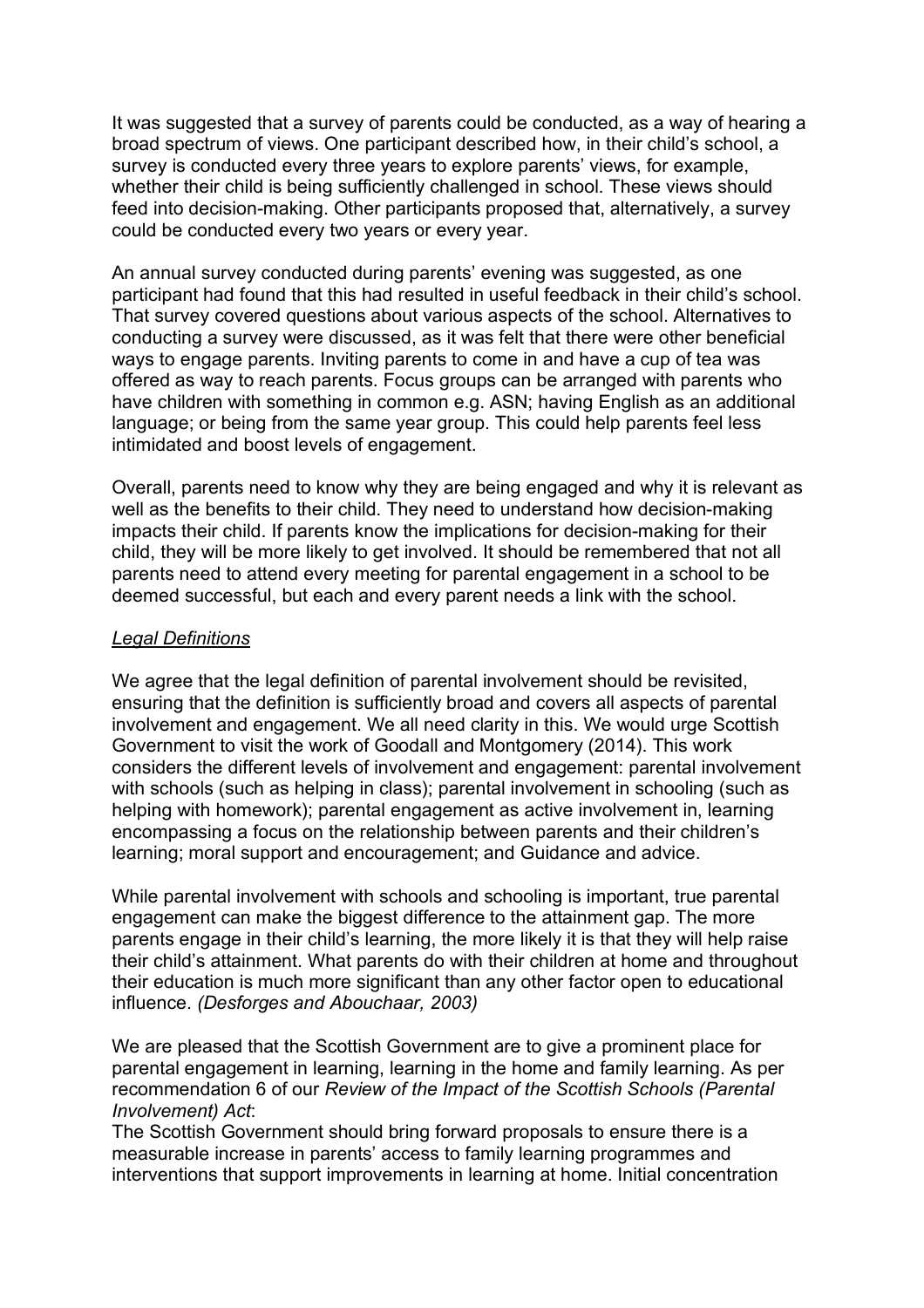should be on those experiencing socio-economic inequalities and most in need. The Scottish Government should ensure that existing funding commitments to improve educational attainment (e.g. Scottish Attainment Fund) are aligned to, and support, this area. Future funding should consider inclusion of early years and childcare.

# *Demands on headteachers*

We are aware that various stakeholders (including parents) have expressed concerns that an increase in collaborating with, and involving, parents may cause an increase in the teacher workload. Although we believe that the time spent on parental involvement and engagement should be seen as important as time spent on other aspects of a headteacher's duties, we are not advocating a large amount of extra work. As we stated previously, collaboration will occur easily in schools that prepare the necessary groundwork. The suggestions are not necessarily about doing more, but about doing things differently and in a more effective manner. Schools must evaluate their current strategies to ensure they are appropriate and effective. Communications should be more meaningful and reflect family needs.

We have previously stated that parents criticise personal education reporting in Scotland, stating that it is ineffective, that reports are not individual enough and that much of the information is meaningless. However, there is a continued demand on staff to issue these reports. Educational professionals need to think more creatively about what type of reporting would be most useful. We recognise that perhaps more possibilities would be available in a school run by an empowered headteacher. These proposed changes to school governance offer real opportunities.

#### *Measures and reporting*

We agree with the requirement for a review of parental involvement strategies within three years of initial development and at least every three years thereafter, and the requirement for all parental involvement strategies to include clear objectives and measures of success. Our *Review of the Impact of the Scottish Schools (Parental Involvement) Act* found substantial variation between the approaches of different local authorities, in terms of the publicly available documentation and information related to parental involvement. While local authorities followed the 2006 guidelines, very few of the strategies available online were up to date, had details of how or when they would be reviewed, had evidence of parent consultation or had clear objectives.

Focus group participants suggested that local authority staff would be best placed to monitor parental engagement in schools. There were concerns over adding to statutory duties on parent councils themselves, as this was thought to be too onerous on a voluntary group.

#### *Updates to statutory guidance*

Our *Review of the Impact of the Scottish Schools (Parental Involvement) Act*  recommended that statutory guidance on parental involvement should be updated in line with changes to the 2006 Act: to provide a summary of schools' and parent councils' duties in relation to the Equality Act 2010 and to provide further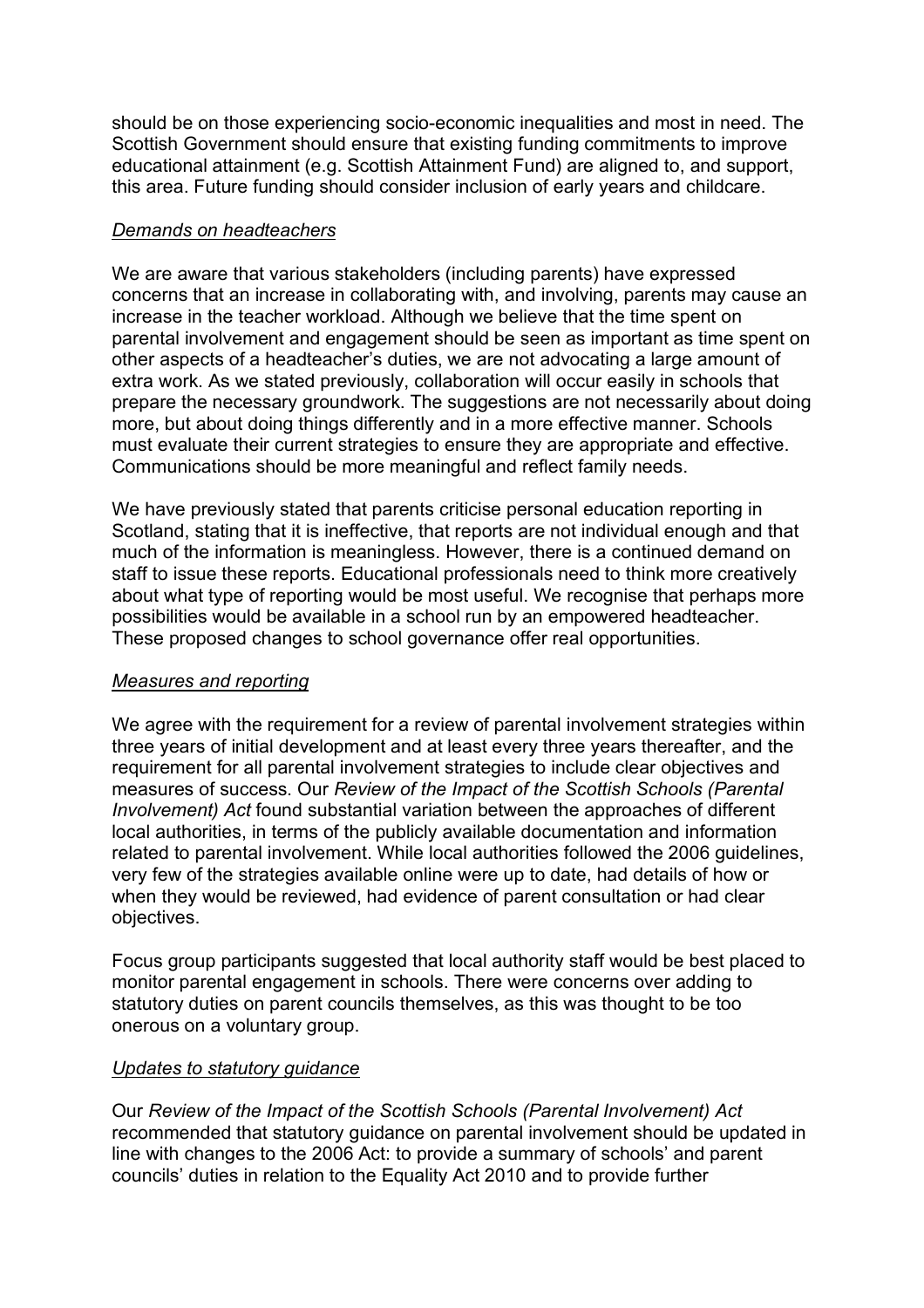comprehensive guidance on the 'learning at home' strand of the 2006 Act. We are pleased that, as part of their reforms, Scottish Government will update the statutory guidance to reflect the amendments to the 2006 Act.

It is important to bear in mind that attributing extra duties on parent councils could potentially deter certain parents from joining. Parents who engage with schools are volunteers with limited time and a range of abilities and experiences. In remote areas it may be extremely difficult to attract those with the correct skill set, and engaging parents in an urban setting already comes with its own complex challenges. While we are supportive of clarification to equality duties, the resources must be available to support parent councils carry out their work effective. For example, Recommendation 14 of *Review of the Impact of the Scottish Schools (Parental Involvement) Act*:

Education Scotland should take further steps to promote the benefits and ways for parents to get involved in their child's learning. This should include the development of advice on Parentzone Scotland and the refresh of the 'Parent as Partners in their Children's Learning' toolkit.

#### *Digital Involvement*

Digital learning is clearly a method to involve parents that could be truly utilised. Recommendation 17 of *Review of the Impact of the Scottish Schools (Parental Involvement) Act* stated:

The Scottish Government should provide dedicated funding to support parental engagement in its Digital Learning strategy, including infrastructure and continuing professional development for staff. Scottish Government, Education Scotland and National Parent Forum of Scotland should work together to clearly define how digital technology can support the parental engagement agenda, with a view to developing clear requirements and a clear strategy to deliver those requirements. As part of its implementation of the Digital Learning strategy, Scottish Government, Education Scotland, schools and local authorities should work together to improve broadband access for learners and teachers in schools and the wider community.

However, we are dismayed that there is no commitment at all to make GLOW accessible to parents or to provide a national platform in its place.

#### *Parental Involvement Steering Group*

We believe that an important part of the bottom up approach being advocated for in this revised system, is Scottish Government ensuring that the voice of stakeholders is clearly represented at this national level. We strive to fill this role as an organisation but also remind Scottish Government of the key role the Parental Involvement Steering Group should play. As per recommendation 11 of our *Review of the Impact of the Scottish Schools (Parental Involvement) Act*:

The National Parental Engagement Steering Group should be retained and its role should be strengthened as a working group helping to influence, challenge and guide national policies.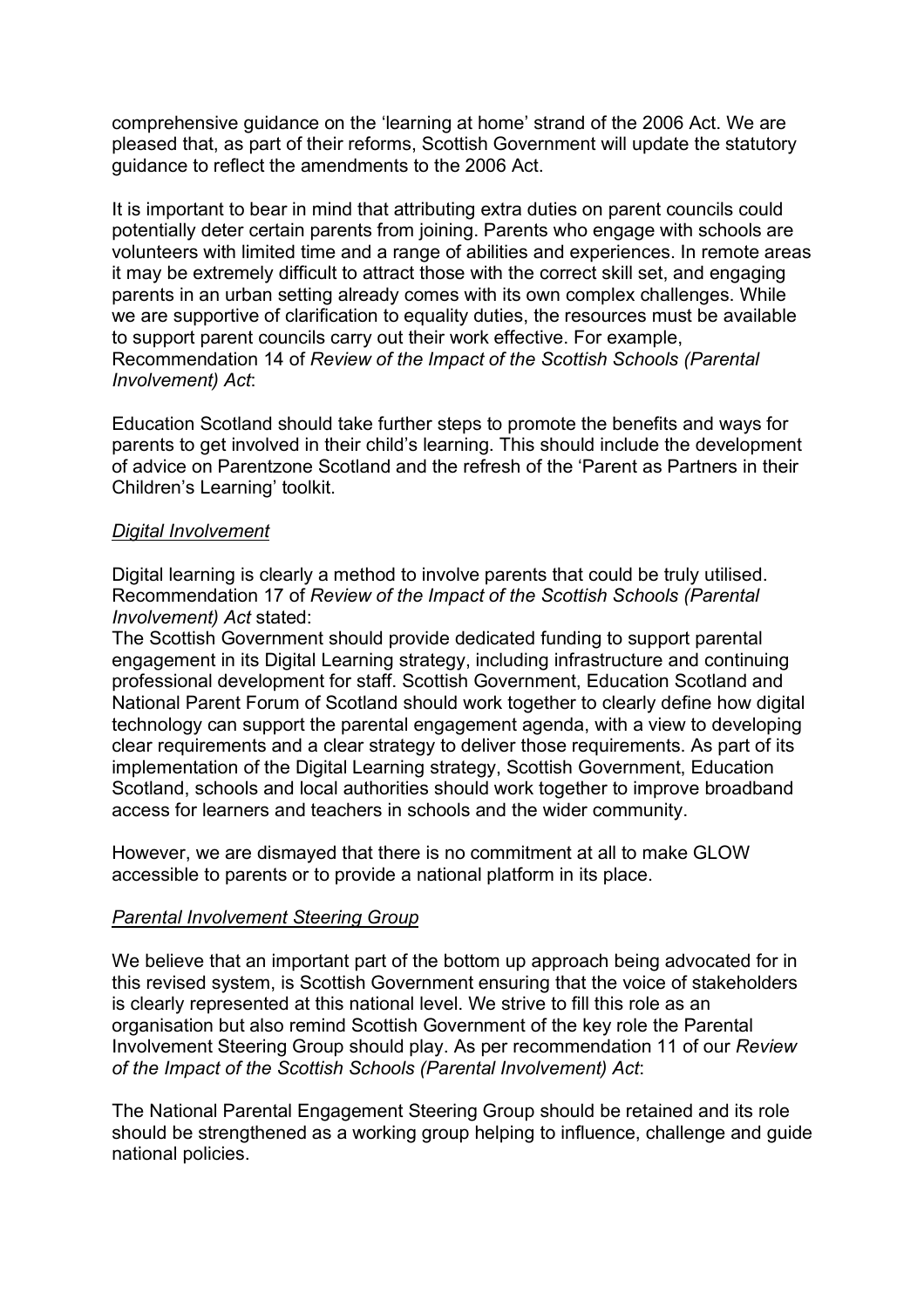Scottish Government should make certain that all stakeholders involved in the running of the group ensure that the group is seen as a valuable resource who are able to provide meaningful contributions to policy.

#### **9. How should the Scottish Schools (Parental Involvement) Act 2006 be enhanced to ensure meaningful consultation by headteachers with parents on substantive matters of school policy, improvement planning and curriculum design?**

Once more, the pace of change set by Scottish Government has served as a hindrance to this consultation. While we more than welcome the proposed wider activity, including:

- a national action plan on parental engagement and family learning
- the annual improvement cycle (which includes a "driver" on parental engagement)
- the introduction of a home to school link work in every school to support parents who find it challenging to engage in their child's learning However, it would have been very beneficial if the forthcoming Parental Engagement Action plan and all other proposals had been completed, and a draft published, prior to responding to this consultation. This would have enabled all stakeholders to comment more comprehensively on the proposals.

In our response to question 8, we outlined the manner in which we would like to see headteachers conduct meaningful consultation with parents. We recognise this is not a 'one size fits all' approach and Scottish Government should ensure that, while strengthening the Act, they do not make it too prescriptive in nature.

# **10. Should the duties and powers in relation to parental involvement apply to publicly funded early learning and childcare settings?**

As recommended in *Review of the Impact of the Scottish Schools (Parental Involvement) Act,* we do not think there needs to be a blanket application of the legislation. In general, early learning and childcare settings engage well with their parents on a day to day communication level. We do not feel that parent councils would be a desirable development, but suggest that schools with nursery provision should actively promote the parent council to nursery parents. It is helpful if parents of the ante preschool children are actively encouraged to attend the primary school parent council. Similarly, it is also helpful if parents of P7s are invited to their cluster high school parent council.

We believe changes should include, but also take account of the unique nature of. private and voluntary-sector settings providing funded early learning and childcare in partnership with local authorities and funded child-minding places.

For the attainment gap to be closed, the home learning environment must be addressed. The health and education sector need to work more closely together on this. Healthcare workers and voluntary organisations, are the associations that generally visit at home, so there needs to be workforce development to encourage this.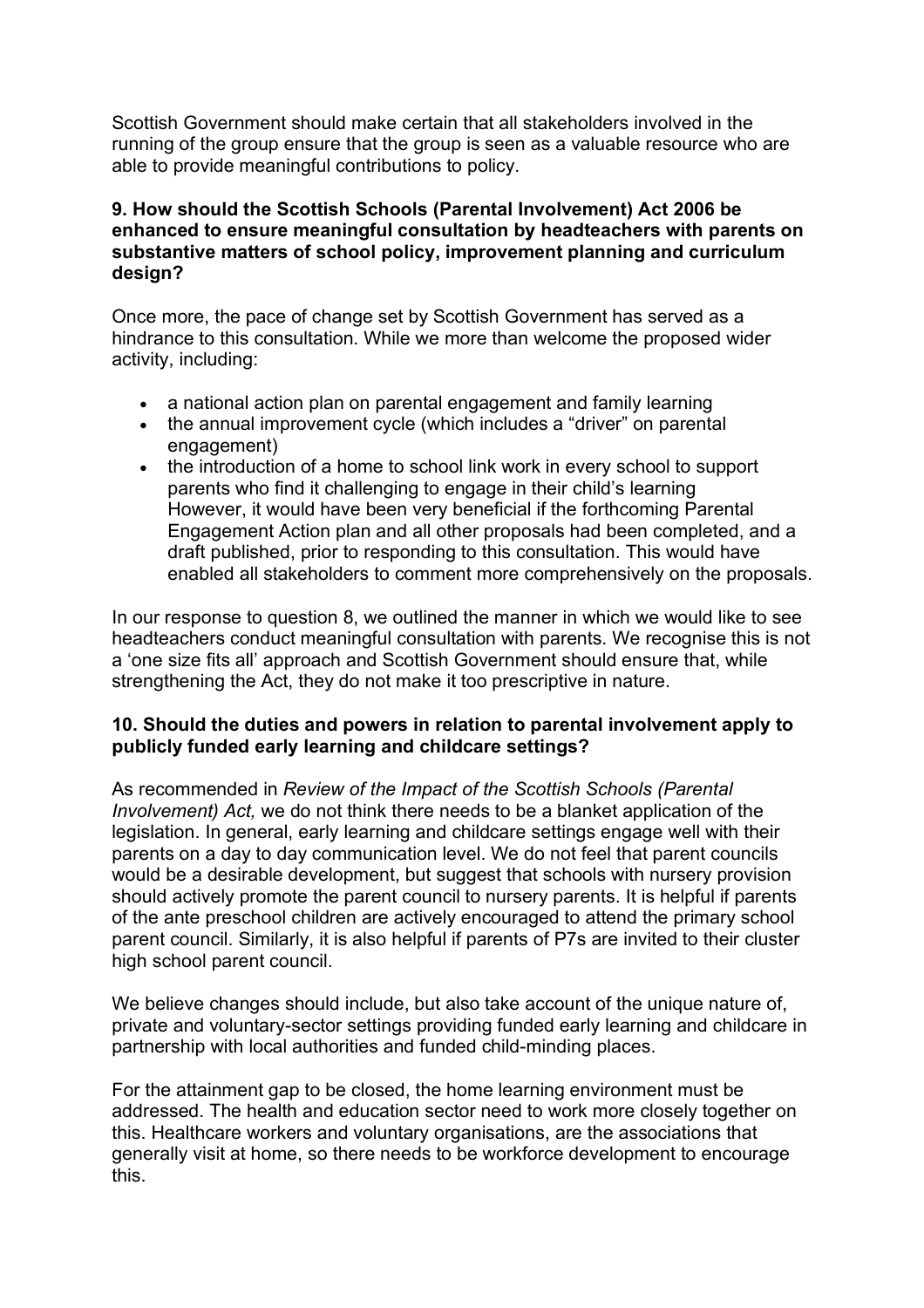Research has shown that around 80% of the variance in how well children do at school depends on what happens outside the school gates *(Rabash et al, 2010; Save the Children, 2013)*. Children's learning journey begins long before they start school and they continue to learn at home and in the community. Nurseries should be encouraged to support their families to take part in learning at home, by clarifying what forms this can take, building on what parents already do to include learning in their everyday activities. This should take account of possible costs involved.

Discussion with our colleagues in Parenting Across Scotland (PAS) has supported these ideas and PAS have also suggested that it would be helpful for the legislation to take full account of the Early Years Quality Action Plan, and that the Care Inspectorate could issue Practice Guidelines specific to parental involvement and learning at home.

# **PUPILS**

NPFS fully support that all schools in Scotland should pursue the principles of pupil participation. However, we have concerns that it will require a large financial resource to be achieved and would support more 3rd sector involvement with young people to ensure full pupil participation in our schools.

#### **11. Should the Bill include a requirement that all schools in Scotland pursue the principles of pupil participation set out in Chapter 3? Should this be included in the Headteachers' Charter?**

We are pleased Scottish Government is committed to involving children and young people in decisions about their education, in line with their rights under the UNCRC.

We agree with our colleagues in Children in Scotland that Scottish Government should look at how it can support headteachers to better understand meaningful participation, going beyond pupil councils and exploring how to involve their pupils with decisions throughout the school. We further agree that, despite pockets of good practice, there is a lack of understanding of the considerations needed to meaningfully include all aspects of the school community and the breadth of issues they can be involved in.

As with increased parental involvement, the resources must be present for these proposals to be effective. We feel that third sector organisations would be better placed to carry out this work in Scottish Schools.

#### **12. What are your thoughts on the proposal to create a general duty to support pupil participation, rather than specific duties to create Pupil Councils, committees etc...?**

We agree that a general duty would be more appropriate than specific duties. Our research for the *Review of the Impact of the Scottish Schools (Parental Involvement) Act* found that many parent councils did not feel they were representative. We think pupil councils would have the same issue.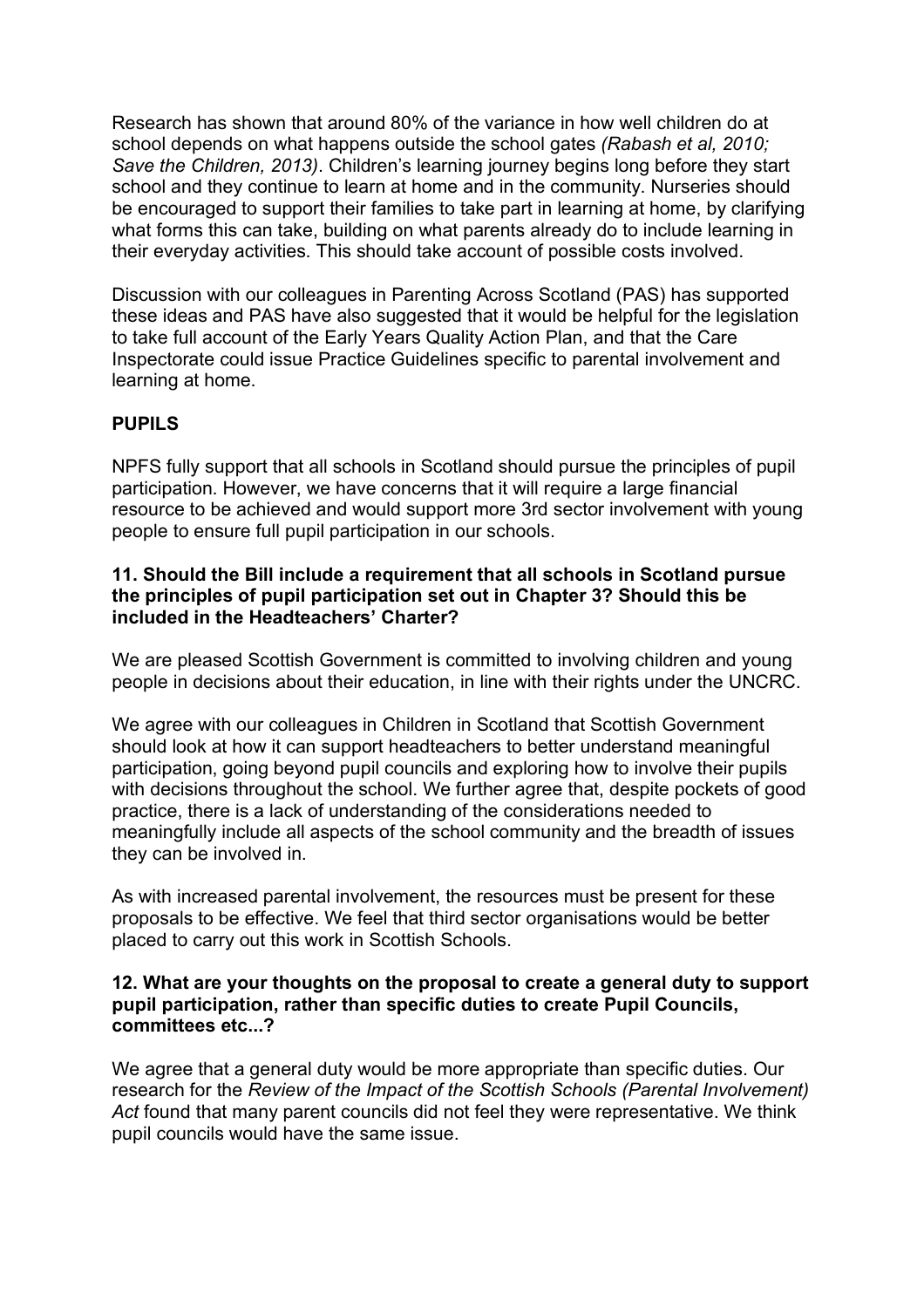Focus group participants explained that it should not only be the voices of a select few who are heard, and a young person themselves explained to NPFS that pupil councils are not at all representative of the majority of pupils in school. However, we share the concerns of our colleagues in Children in Scotland that the principles identified in the document could be far clearer. Clearer principles would be extremely valuable, particularly for headteachers who are not so confident in supporting meaningful participation.

# **REGIONS**

Parents have often expressed their dismay to us, when what they perceive as good education policy set at a national level is not carried out in their local authority; often due to political allegiances. We hope that the accountability systems around the Regional Improvement Collaborative (RIC) arrangement aims to counter this and remove some of the local political wrangling from our education system. However, as the RICs have already formed on a voluntary basis, we are unsure why legislation is deemed entirely necessary.

Communication explaining the RIC's function and purpose is required on a national level to educate all stakeholders, including parents. It may also be useful for these stakeholders to understand the rationale behind the grouping of the regions, as parents have rightly questioned the huge variance in size in terms of geography and numbers of schools.

# **13. Should the Bill include provisions requiring each local authority to collaborate with partner councils and with Education Scotland in a Regional Improvement Collaborative?**

Local authorities are perceived to have a clear responsibility for providing education services throughout their area and, as the councillors who oversee education are democratically elected, parents can influence those who are elected to represent them. Parents sit on many local authority Education Committees and, in the majority of local authorities, local councillors attend parent council meetings at some level. Parents feel that local authorities are accountable and understand the local issues within the wider social environment that each school sits, and are sensitive to the demands of their area. Therefore, while we entirely support the concept of collaboration, we have serious concerns about the loss of local authority improvement plans, local authority support and generally the power held within education at a local level.

Parents who have engaged with us, struggle to believe that a region can be responsive to their individual family and school's needs. It is key that the needs of local parents are not lost and that the parental voice is not diminished. Parents value the Parental Involvement Officer role in their local authority. It is a vital link that we would not like to see removed or reduced further; we would prefer that Parental Involvement Officer levels were reinstated to previous higher levels. A submission from an East Lothian Primary school explained that it is not clear from the consultation document what local authority staff will remain and: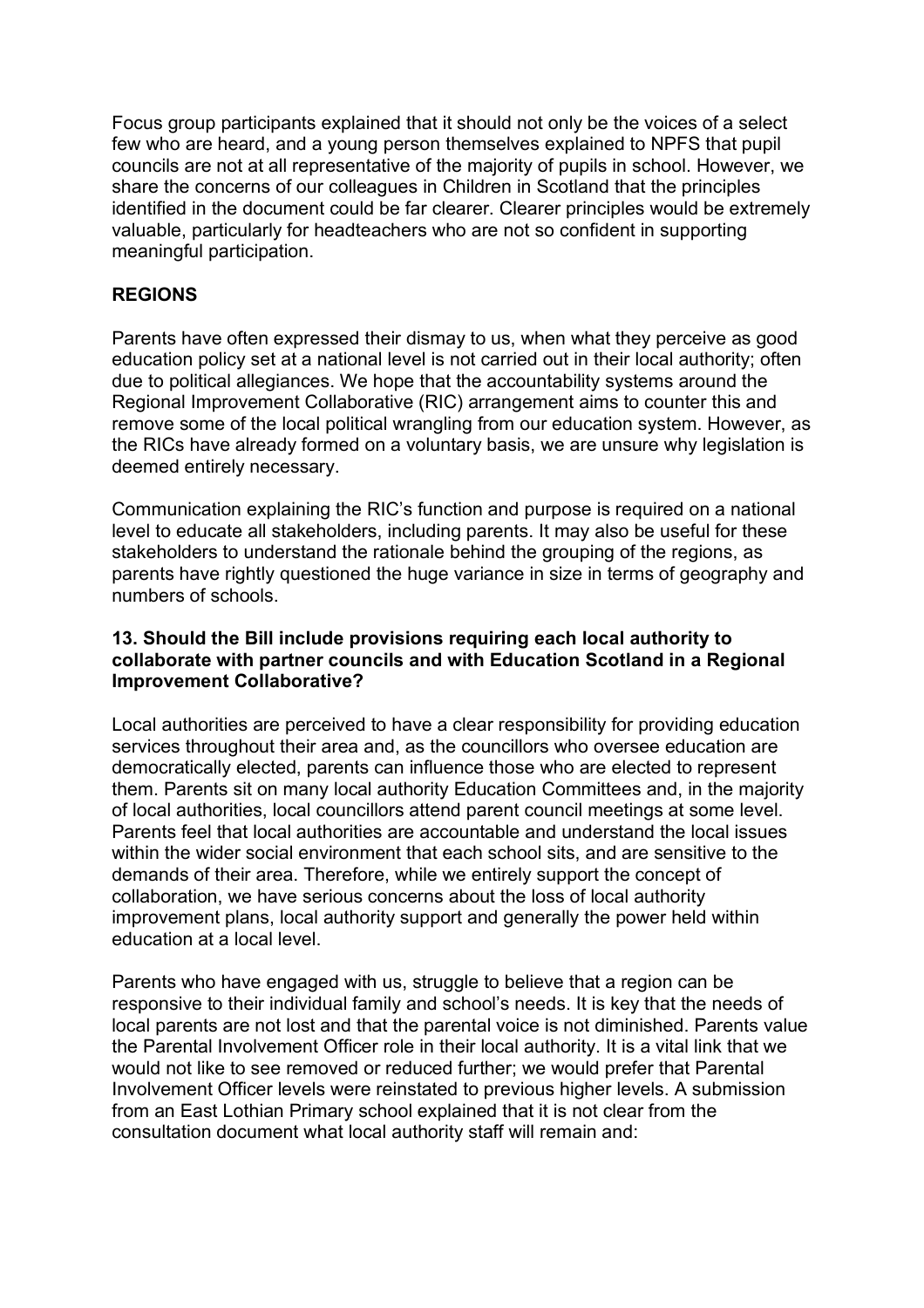'*'if there are not such liaison staff, we are worried about how the collaborative will communicate effectively with so many different schools''.* 

As per recommendation 7 of our *Review of the Impact of the Scottish Schools (Parental Involvement) Act,* we believe parents should be represented within the regional structure and currently we are unsure of the parental role within any of the collaboratives. The pace of reform has led to only a few of the RICs engaging in any form of consultation with the parent body so far. Parents in our focus groups felt that the RICs should have meaningful communication and consultation with all parents to ensure a bottom up approach.

Parents suggested that it would be appropriate for RIC leads to routinely attend local authority parent council chairs meetings; and that there should be parent seats on any regional education committee or advisory groups formed (as there would be in the current system at a local authority level). Some parents pointed to the standard membership of education committees, where religious representatives have the right to participate, and felt a similar role for parents would be appropriate. However, some parents also stated that 'board' membership is not sufficient and that there should be a duty on the RICs to meaningfully engage with all stakeholders, including parents. As with schools, RICs should use every available method to engage with stakeholders and remove every barrier that is in their power to do so.

#### **14. Should the Bill require each Regional Improvement Collaborative to maintain and to publish annually its Regional Improvement Plan?**

NPFS reps have discussed previously with Scottish Government, whether the annual renewed plan of NIF is necessary as, thus far, it seems a bureaucratic process resulting in little year on year change. It would be preferable to convey progress on objectives and the next steps within the plan to achieve these. We believe this would also be applicable to regional plans.

#### **15. If we require Regional Improvement Collaboratives to report on their achievements (replacing individual local authority reports), should they be required to report annually? Would less frequent reporting (e.g. every two years) be a more practical and effective approach?**

Parents generally agreed that reporting should be annual or two yearly and suggested that it makes more sense for reporting to follow the academic year cycle. If monitoring was clear, transparent and frequent then every two years could be sufficient. Again, reporting should clearly show progress on the objectives and indicate the next steps. The improvement plans should be treated as live documents and information on each area of the plan should be available, as and when it can be. This should be easily and readily accessible at any point in time.

#### **16.In making changes to the existing planning and reporting cycle, should we consider reducing the frequency of national improvement planning and the requirement on Ministers to review the National Improvement Framework?**

Yes, as above.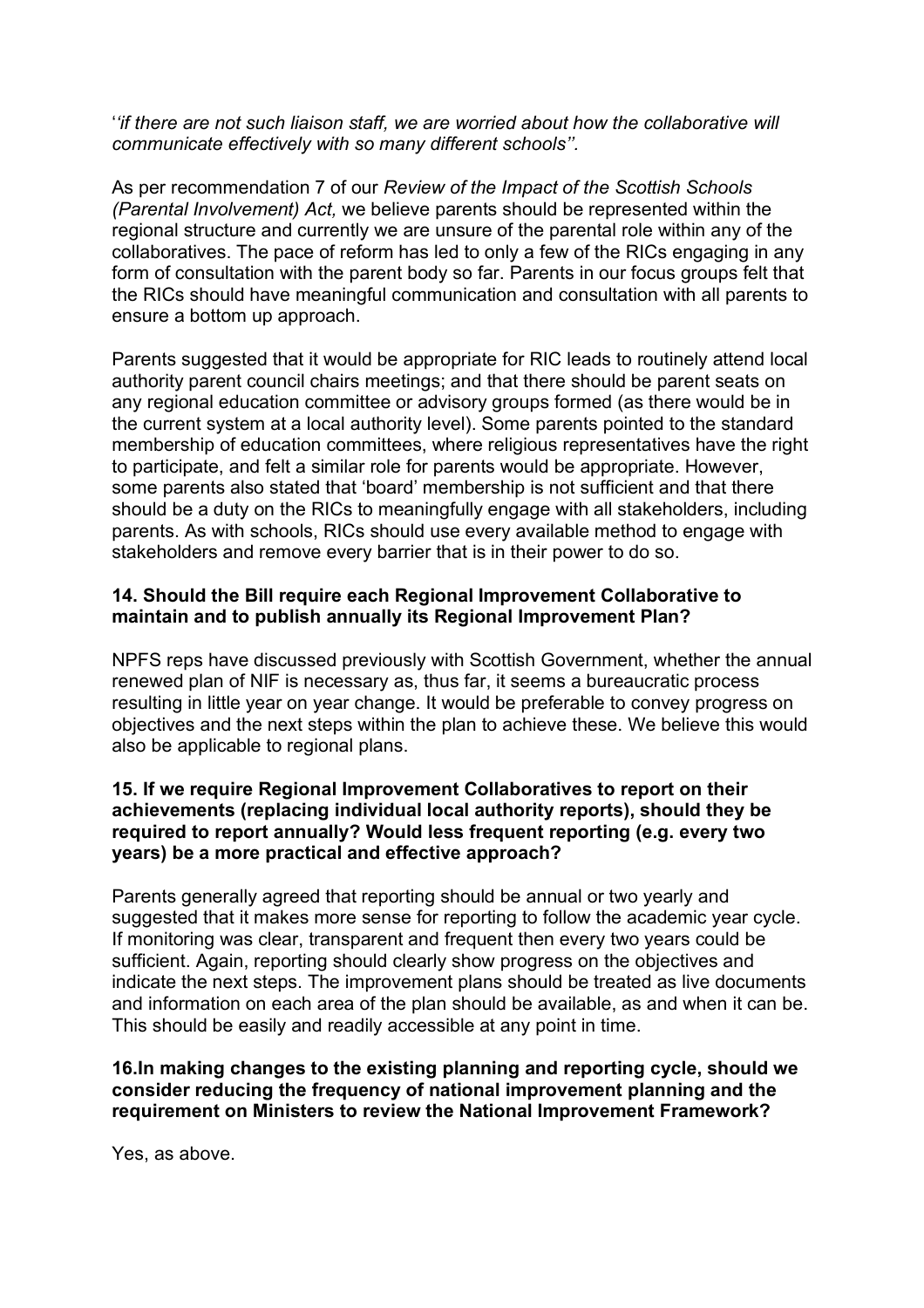# **EDUCATION WORKFORCE COUNCIL**

Many parents who have engaged with us struggle to understand why this new council is required. While they understand the desire to increase professionalism they aren't sure this isn't just added bureaucracy. Many parents told us they think that the GTCS currently perform their role well and that a new system will cost unwarranted sums of money with no impact on children and young people's attainment. If it is seen as necessary to have another regulatory body for other staff in schools some parents suggested it could be more cost effective and less disruptive to run this alongside the GTCS rather than a complete restructure.

NPFS are concerned to hear from colleagues in Wales that the roll out of an EWC has experienced many teething problems and would urge Scottish Government to learn from these experiences. However, some parents working in the medical profession were encouraged by the introduction of the Health and Care Professions Council (HCPC) and thought Scottish Government could learn from this. While the changes at this level have the least direct impact on parents, the quality and supply of staff clearly has a major impact on children and young people. We feel it is vital that the changes are communicated well to all families to avoid misconceptions and misunderstanding.

Having a nationally acceptable and coherent standard and expectation of the entire workforce, which understands the roles which non teaching staff play is welcomed by many parents.

# **17. Are the proposed purpose and aims of the Education Workforce Council for Scotland appropriate?**

Opinions on this varied amongst the parents who engaged with us. Some agreed with the GTCS: that the professional body that holds a register of professional practitioners should also regulate those professionals. Other parents cited the example of the HCPC, who successfully regulate the professionals alongside each individual professions' professional body.

#### **18.What other purpose and aims might you suggest for the proposed Education Workforce Council for Scotland?**

There are concerns that the proposed Education Workforce Council could form a barrier for some staff who are sorely needed in Scotland's schools, such as ASN auxiliaries. We trust that Scottish Government will ensure that it does not prevent parents volunteering in the classroom, and other valuable input from the wider community.

We can understand the purpose of some staff being grouped under the same regulatory umbrella, as currently happens with instrumental music instructors.

# **19. Are the proposed functions of the Education Workforce Council for Scotland appropriate?**

They seem appropriate to most parents who have engaged with us.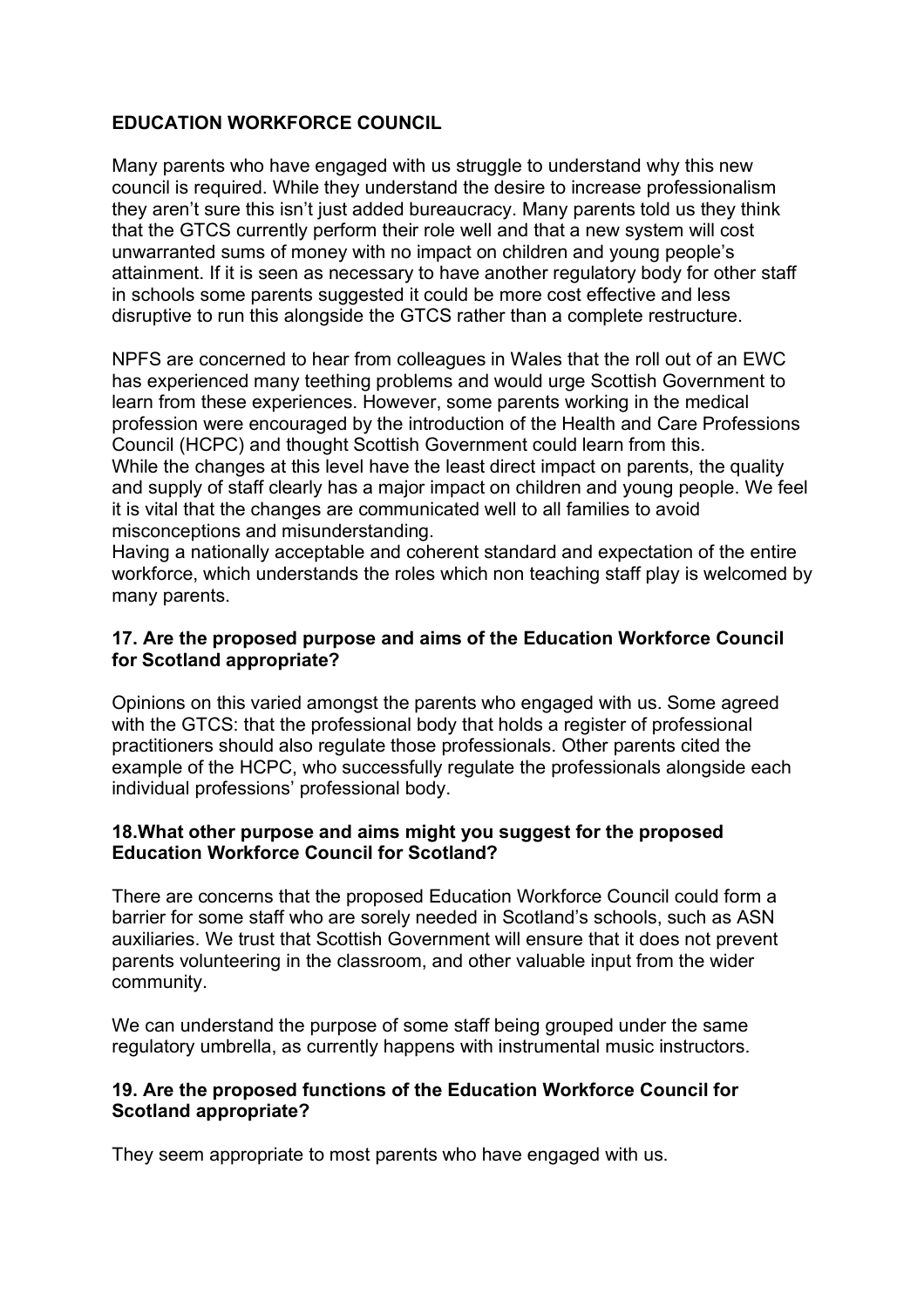#### **20. What other functions might you suggest for the proposed Education Workforce Council for Scotland?**

# **21. Which education professionals should be subject to mandatory registration with the proposed Education Workforce Council for Scotland?**

Scottish Government should be aware of the financial burden on the registration of low paid workers, such as classroom assistants, as the costs involved will create a real barrier to employment. A scale of registration fees, appropriate to the pay scales of each role, would be welcomed.

# **22.Should the Education Workforce Council for Scotland be required to consult on the fees it charges for registration?**

The fees should be based on the costs of the organisation carrying out its duties. These costs should be clearly and transparently reported.

# **23. Which principles should be used in the design of the governance arrangements for the proposed Education Workforce Council for Scotland?**

The NPFS value our place on the General Teaching Council of Scotland and trust that any new governance arrangements would also involve the parent voice.

# **24. By what name should the proposed Education Workforce Council for Scotland be known?**

We feel the name is perhaps too close to the Scottish Education Council and this may cause confusion. We also think it is highly likely that people outwith the profession will still refer to it as GTCS.

Parents have suggested the Education Workforce Association for Scotland would be more helpful, but many feel the name is arbitrary.

#### **CONCLUSION**

To conclude, parents view many of these proposals in both a positive and negative light. Many of them are seen to be truly aspirational but thought to be impossible to implement effectively on the current level of resource.

The Headteachers' Charter contains effective ideas, in principle, but parents seek further information and clarity. Parents also emphasise the need for extra financial resource and training.

The Regional Improvement Collaboratives rightly promote collaboration, but parents fail to understand how they can be responsive at a truly local level. There are real concerns about how the parent voice will be represented at this level and how the RICs will engage with families.

Pupil participation is undoubtedly our children's right but, again, will require time and financial resource to be effective.